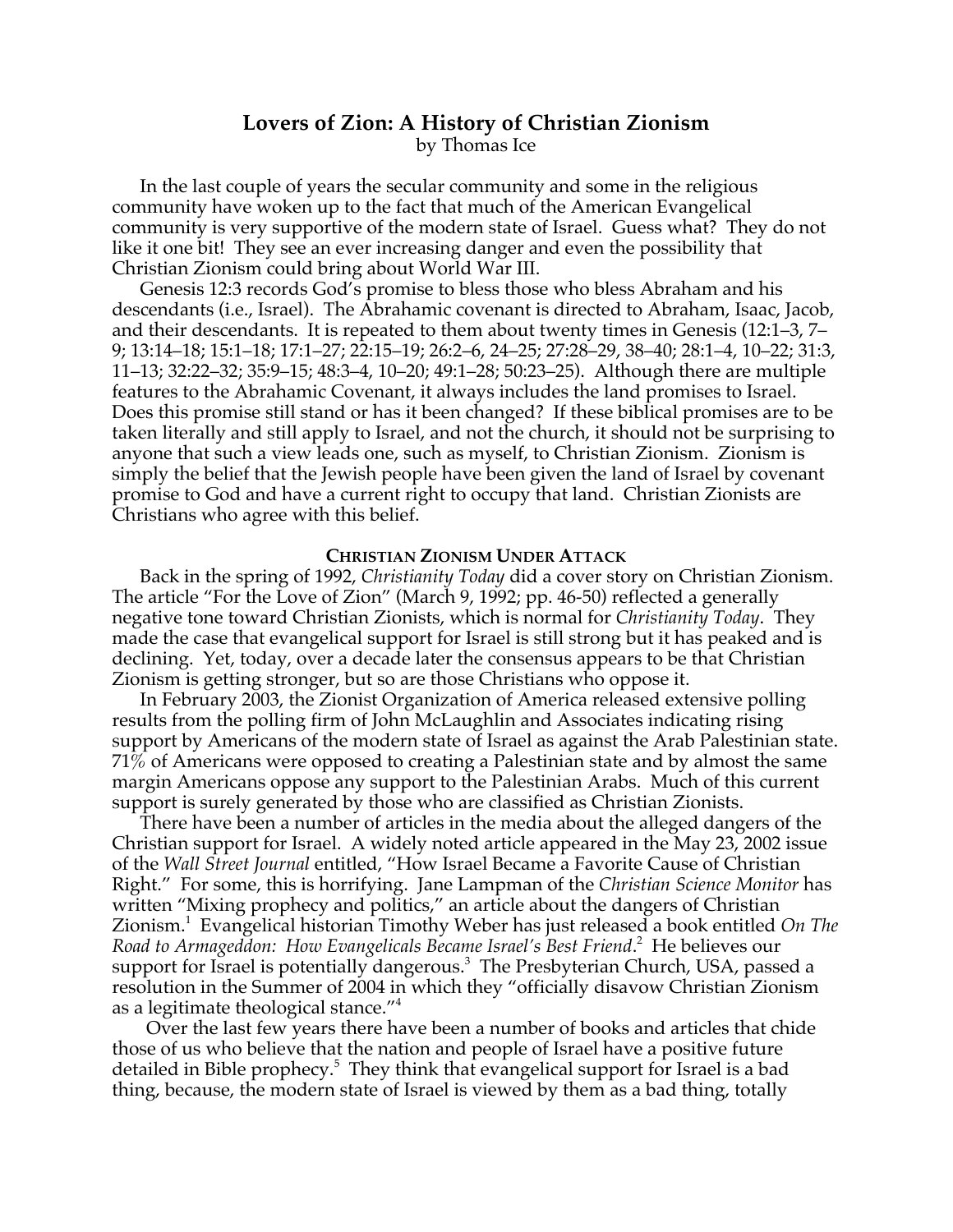unrelated in any way to Bible prophecy. These naysayers often like to blame J. N. Darby and dispensationalism as the modern source of evangelical views. The truth of the matter is that love for Israel was well entrenched by Bible-believing Christians long before 1830. What is the history of Christian Zionism or the Restorationist movement (as it was know in earlier times) during two thousand years of church history?

#### **THE EARLY CHURCH**

While there is some evidence that a few ante-Nicene fathers envisioned the Jews back in the land of Israel, by and large, they did not really look for a restoration of the Jews to the land of Israel, even though premillennialism was widespread. There was a statement or two by some of these early believers that implied a Jewish return to Israel. For example, Irenaeus writing about A.D. 185 expressed this view in the following way:

But when this Antichrist shall have devastated all things in this world, he will reign for three years and six months, and sit in the Temple at Jerusalem; and then the Lord will come from heaven in the clouds, in the glory of the Father, sending this man and those who follow him into the lake of fire; but bringing in for the righteous the times of the kingdom. $6$ 

Carl Ehle has summarized the views on the early church as follows: "What is singularly absent from early millenarian schemes is the motif of the Restoration of Israel, . . . the Church Fathers from the second century on did not encourage any notion of a revival of national Israel."7

Even though the ante-Nicene fathers were predominately premillennial in their understanding of future things, they laid a groundwork that would not only oppose Christian Zionism, but eventually premillennialism as well. Premillennialist Justin Martyr was the first to view "the Christian church as 'the true spiritual Israel' (*Dial. 11*)"<sup>8</sup> around A.D. 160. Justin's views laid the groundwork for the growing belief that the church had superseded or replaced Israel. "Misunderstanding of it colours the Church's attitude to Judaism and contributes to anti-Semitism," notes Peter Richardson.<sup>9</sup> Further, by the time of Irenaeus, it becomes entrenched in Christian theology that "the bulk of Israel's Scriptures [are] indecisive for the formation of Christian doctrine."10 The details about Israel's future, especially in the Old Testament are simply not a part of the development of Christian theology. Jeffrey Siker cites this issue as the primary reason for the disinheriting of the Jews within the early Christian church. "The first factor is the diminishing emphasis upon the eschatological dimensions of the Christian faith."11 Lacking an emphasis upon Israel's future, it is not surprising that belief in a future restoration of the Jews to their homeland is sparse in the early and medieval church.

### **THE MEDIEVAL CHURCH**

Apart from a few sporadic medieval statements, Christian belief in the restoration of Israel to her land would not surface until "the second generation Protestant reformers."12 Normally, support for Christian Zionism appears to go hand-and-hand with belief in millennialism. Some forms of postmillennialism and all kinds of premillennialism make it conducive for its advocates to look for a return of the Jews to Israel. "Inhibitions about millennialism were so pronounced that for the entire time between about 400 and 1050 there is no surviving written product that displays an independent Western millenarian imagination."<sup>13</sup> Since millennialism was absent from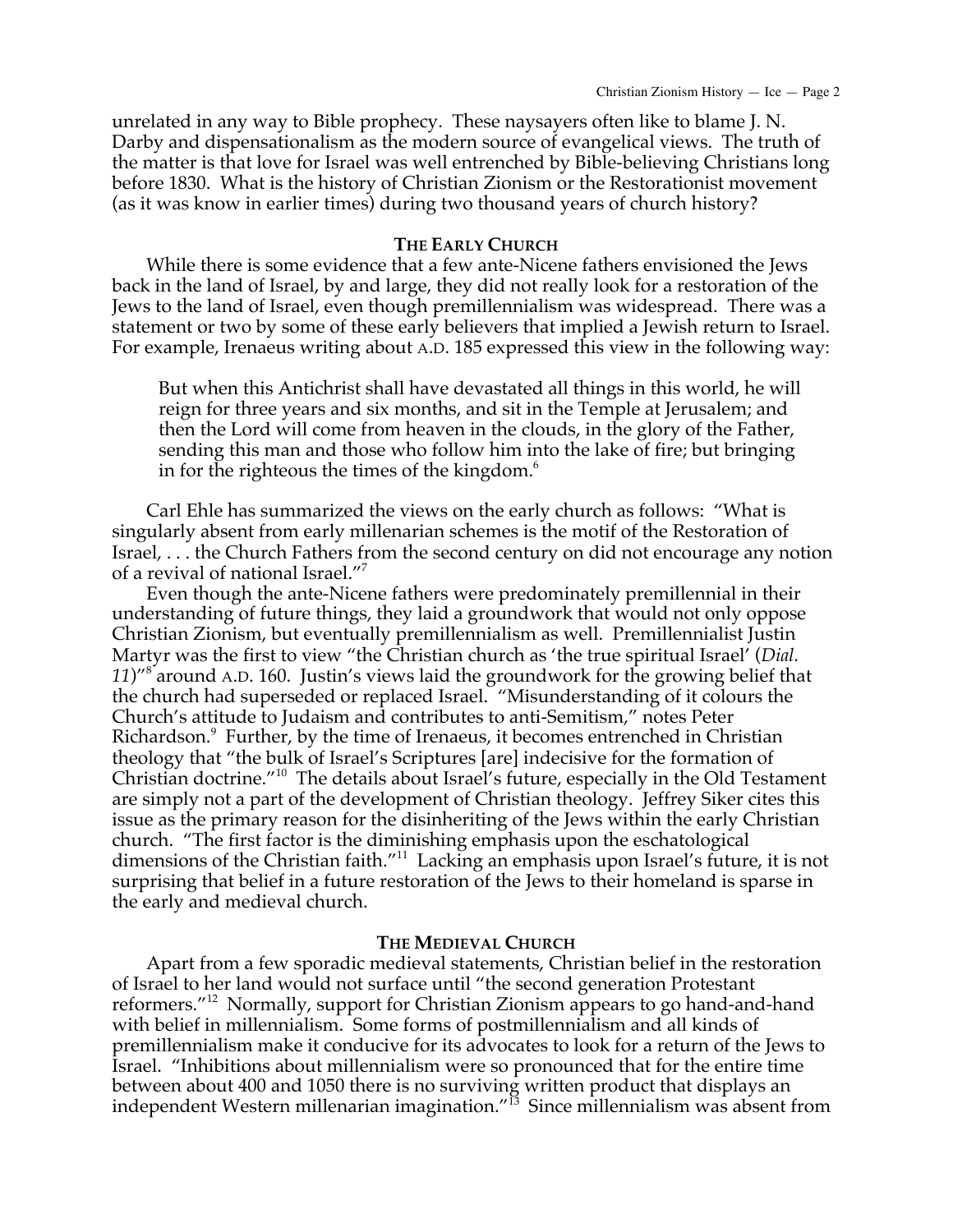the church for about a thousand years it is not surprising that Christian Zionism was not a topic of concern during this time. It should also be remembered that these issues be viewed within the backdrop of a vicious anti-Semitism that governed the thought of the Medieval Church.

Joachim of Fiore (c. 1135–1202) dominated the eschatological beliefs of the middle ages. Even though some think that Joachim could have been of Jewish decent,<sup>14</sup> his thought is typical of the non-Zionist views of the time. "The final conversion of the Jews was a common medieval theme but one of peculiar significance to Joachim,"15 notes Joachimist scholar Marjorie Reeves. It was popular in medieval eschatology to see a future time in which "Rome was to be the temporal capital of the world, Jerusalem the spiritual."16 "The great rulers of Jewish history—Joseph, David, Solomon, Zorobabel were interpreted in a priestly rather than an imperial sense,"<sup>17</sup> notes Reeves. Thus, while medieval eschatology saw a role for the Jews in the future, it was one of subservience, having been absorbed into the Gentile church. Medieval prophetic thought provided no real distinct future for the Jews as a regathered nation of Israel; certainly little that could be labeled as Zionism.

In spite of the overall trend to the contrary, there is some evidence that a few stray late-medieval voices did see some kind of a future for Israel. An example of one who held to a Jewish restoration is Gerard of Borgo San Donnino (around 1255). He taught that some Jews would be blessed as Jews in the end time and would return to their ancient homeland.18 John of Rupescissa (ca. 1310–1366) could most likely be viewed as a Christian Zionist. "For him the converted Jews would become God's new imperial nation and Jerusalem would be completely rebuilt to become the center of the purified faith. For proof he drew on a literal exposition of the Old Testament prophecies which until then had been read by Christian exegetes to apply either to the time of the incarnation or to the heavenly Jerusalem in the beyond."<sup>19</sup> For the most part, medieval European Christendom remained overwhelmingly anti-Semitic in thought, word and deed, which would not lend itself to seeing a future for the Jews in Israel.

#### **THE REFORMATION**

As I have noted, the flourishing of millennialism and a belief in a future return of the Jews to their land often go hand-and-hand. This is evident as the second generation Reformers begin to fade. Thus, to date, I have not been able to find any reformers who supported the restoration of the Jews back to their land in Israel. Such views must await the post-reformation era. "Neither Luther nor Calvin saw a future general conversion of the Jews promised in Scripture; some of their contemporaries, however, notably Martin Bucer and Peter Martyr, who taught at Cambridge and Oxford respectively in the reign of Edward VI, did understand the Bible to teach a future calling of the Jews."<sup>20</sup> It appears that toward the end of the Reformation there was some movement toward a belief in the conversion of the Jews, which would then grow into the belief of a national restoration of the Jews to their land.

Calvin's successor at Geneva, Theodore Beza, in the 1560s influenced the English and Scots exiles who produced the famed Geneva Bible that the Jews would be converted in the end times, as expressed in a note on Romans  $11:15$  and  $26.21$  "The first volume in English to expound this conviction at some length was the translation of Peter Martyr's Commentary upon Romans, published in London in 1568," says Gruber. "The probability is strong that Martyr's careful exposition of the eleventh chapter prepared the way for a general adoption amongst the English Puritans on a belief in the future conversion of the Jews." $^{22}$  This view was then adopted by such great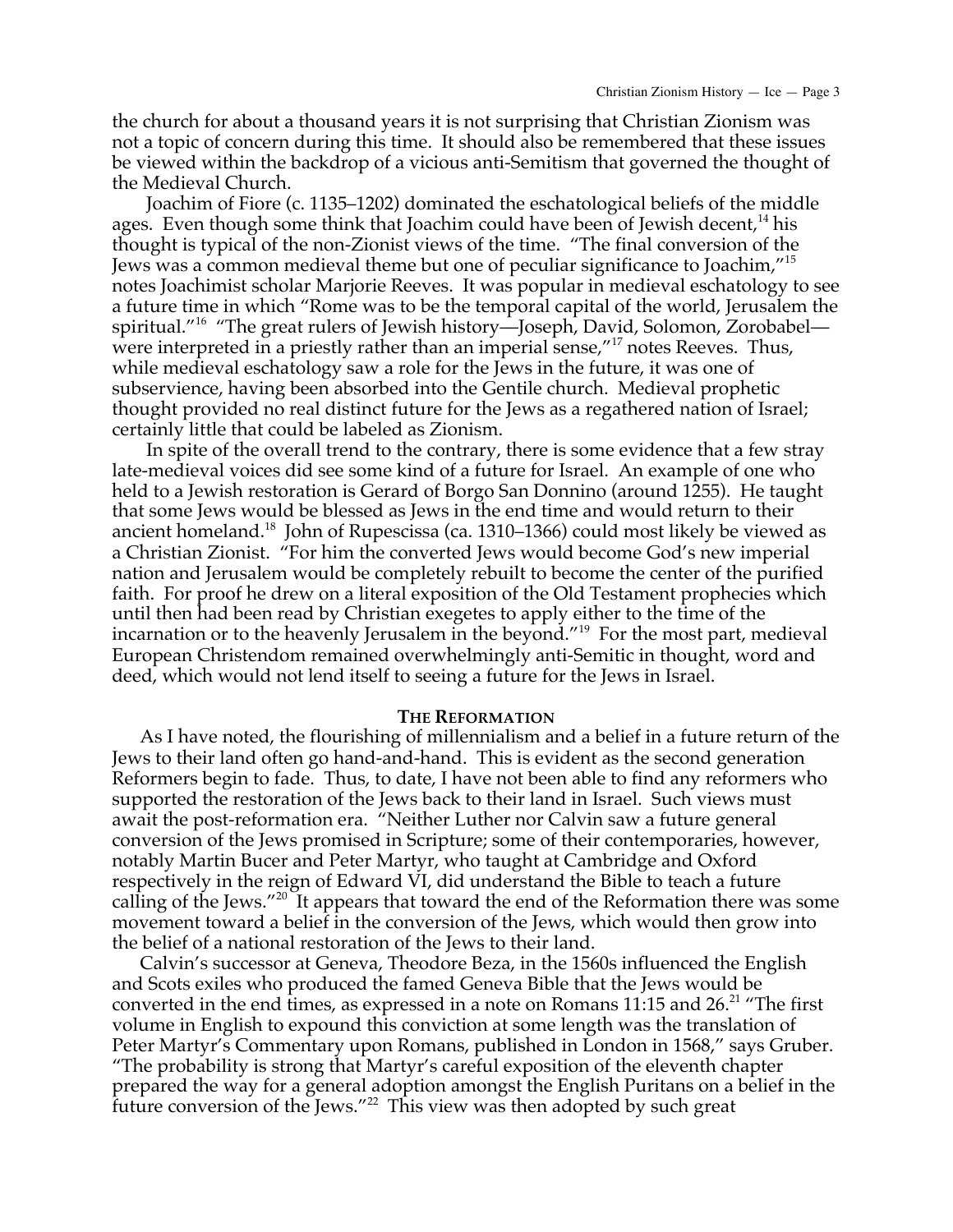Reformation and Puritan theologians as William Perkins, Richard Sibbes, Thomas Goodwin, William Strong, William Bridge, George Gillespie and Robert Baillie, to name but a few. $23$ 

Crawford Gribben tells us:

This latter-day conversion of the Jews to the Christian faith was to become a staple component of subsequent puritan eschatology, but is an expectation absent from the writings of the earlier Reformers. Calvin's understanding was that the passage which appeared to teach the latter-day conversion of the Jews—Romans 9—11—only referred to 'spiritual Israel', not Jews but the elect of all ages, places, and nationalities.<sup>24</sup>

However, the Reformation in many ways prepared the way for the later rise of Christian Zionist views. "It marked the end of the medieval era and the beginning of the modern time."25 The main gift of the Reformation was that of the Bible in the language of the people. "The reformation opened men's eyes to the Scriptures," notes Gruber. "Its entire thrust was to turn away from the traditions of men which had nullified the Word of God, and to examine the Word itself."26

Gruber declares: "Views which were 'un-Lutheran' and 'un-Calvinistic,' but thoroughly Biblical, began to emerge from the Reformation."<sup>27</sup> "Since Wyclif's time," notes Barbara Tuchman, "the New Learning had revived the study of Greek and Hebrew, so long ignored in the Latin-dominated Middle Ages."<sup>28</sup> Michael Pragai tells us the following:

The growing importance of the English Bible was a concomitant of the spreading Reformation, and it is true to say that the Reformation would never have taken hold has the Bible not replaced the Pope as the ultimate spiritual authority. With the Bible as its tool, the Reformation returned to the geographic origins of Christianity in Palestine. It thereby gradually diminished the authority of Rome.<sup>29</sup>

Thus, so it would come to be, that the provision of the Bible in the language of the people would become the greatest spur to the rise of Christian Zionism. The simple provision of the Bible in the native tongue of the people, which gave rise to their incessant reading and familiarization of it, especially the Old Testament, was the greatest soil that yielded a crop of Christian Zionism over time. It was a short step from a near consensus belief in the conversion of the Jews by the end of the Reformation period to the widely held view among post- Reformation Puritans in the restoration of Israel to her covenant land.

### **THE ENGLISH PROTESTANT ERA**

The path that led to the widespread belief in the end-time restoration of the Jews to Israel started with the study of the Bible, first in the original languages, followed by the influence of the newly acquired English translations.<sup>30</sup> When both scholars and laymen alike, for the first time in the history of the church, had the text of Scripture (both Old and New Testaments) more readily available, it led to greater study, a more literal interpretation and a greater awareness of the Israel of the Old Testament. This provided the atmosphere in which a major shift occurred in England (also on the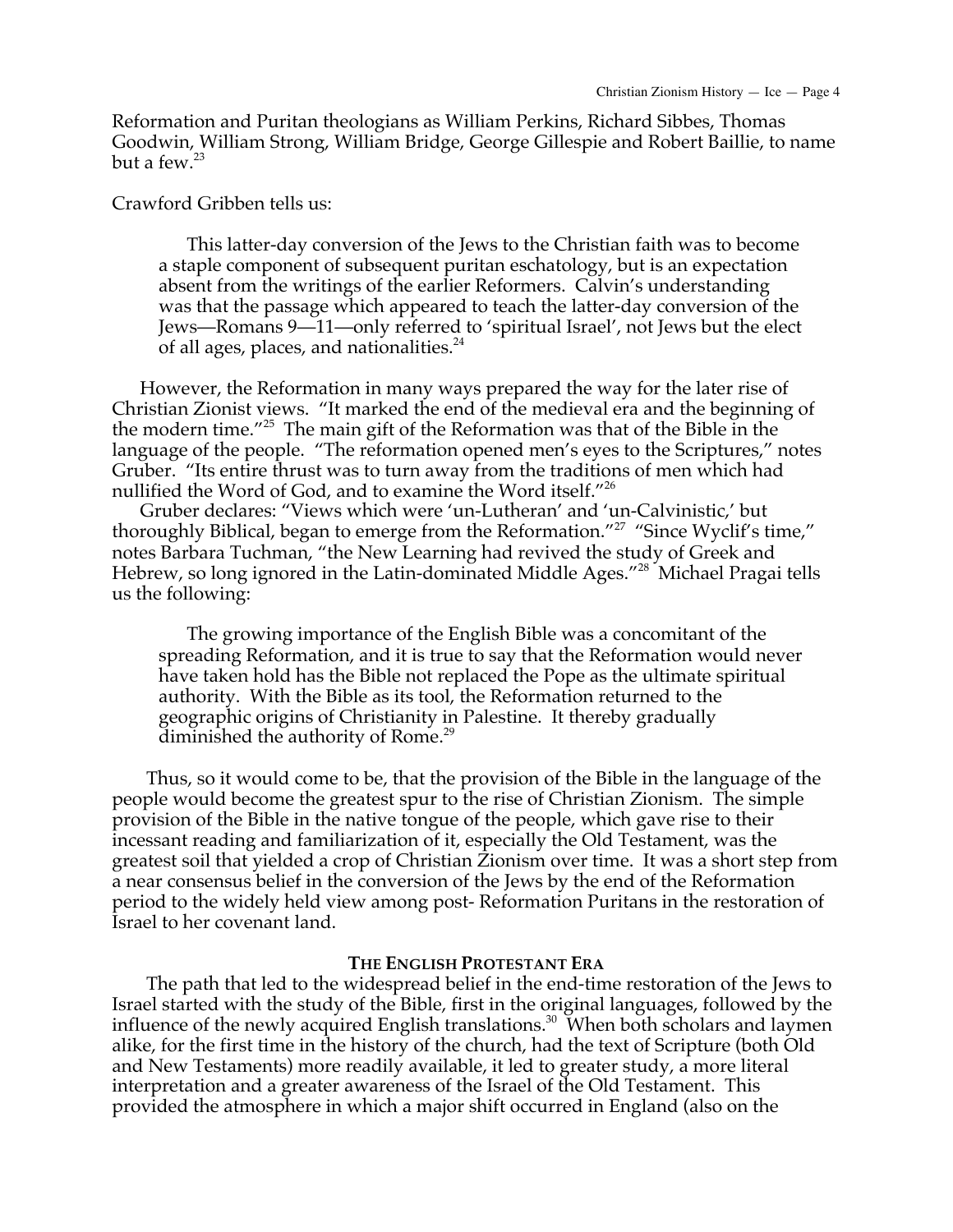Continent to a lesser degree) from medieval Jew-hatred, which led to the expulsion of all Jews from Britain in 1290, to their invitation under Cromwell to return in 1655. "From such a context and from among this people," notes Douglas Culver, "now growing more and more intimate with things Jewish, the early millenarian protagonists for the restoration of the Jews to their Palestinian homeland arose."31 However, it would be a tough road to get to the point where belief in a Jewish restoration to their ancient homeland would become so widespread.

It wasn't just any group of English protestants that provided a fertile soil for Jewish Restorationist doctrines, it was out of the English Puritan movement that this belief sprung. "Starting with the Puritan ascendancy," notes Tuchman, "the movement among the English for the return of the Jews to Palestine began."<sup>32</sup> Why the Puritan? Puritans were not just dissenters, they were a Protestant sect that valued the Old Testament to an unprecedented degree in their day. Tuchman tells us:

They began to feel for the Old Testament a preference that showed itself in all their sentiments and habits. They paid a respect to the Hebrew language that they refused to the language of their Gospels and of the epistles of Paul. They baptized their children by the names not of Christian saints but of Hebrew patriarchs and warriors. They turned the weekly festival by which the church had from primitive times commemorated the resurrection of her Lord, into the Jewish Sabbath. They sought for precedents to guide their ordinary conduct in the books of Judges and Kings. $33$ 

One of the first Englishman to put forth the view that the Jews should be restored to the land of Israel was a scholar who had taken two degrees from Cambridge named Francis Kett. In 1585 he had published a book entitled *The Glorious and Beautiful Garland of Mans Glorification Containing the Godly Misterie of Heavenly Jerusalem* (one of the shorter titles of the day). While his book primarily dealt with other matters, Kett did have a section in which he mentioned "the notion of Jewish national return to Palestine."<sup>34</sup> This notion, which some think was likely gaining many followers, $35$  was deemed heretical to the English establishment of the day and Rev. Kett was quickly burned at the stake on January 14, 1589, for expressing such views about the Jews return to their land, an idea he claimed to have received from reading the Bible.<sup>36</sup> About the same time as Kett, strict Calvinist, Edmund Bunny (1540–1619) taught the Jewish restoration to Palestine in a couple of books: *The Scepter of Ivday* (1584) and *The Coronation of David*  $(1588).^{37}$ 

As the 1600s arrived, a flurry of books advocating Jewish restoration to their land began to appear. Thomas Draxe released in 1608 *The Worldes Resurrection: On the general calling of the Jews, A familiar Commentary upon the eleventh Chapter of Saint Paul to the Romaines, according to the sense of Scripture*. Draxe argued for Israel's restoration based upon his Calvinism and Covenant Theology.<sup>38</sup>

Two great giants of their era were Thomas Brightman (1552–1607), (likely a Postmillennialist) and Premillennialist Joseph Mede (1586–1638) who both wrote boldly of a future restoration of Israel. Brightman's work, *Revelation of the Revelation* appeared in 1609 and told "how the Jews will return from the areas North and East of Palestine to Jerusalem and how the Holy Land and the Jewish Christian church will become the centre of a Christian world.<sup>"39</sup> Brightman wrote: "What, shall they return to Jerusalem again? There is nothing more certain; the prophets do everywhere confirm it.<sup>"40</sup> Brightman went so far as to predict that the Jews would be converted to Christ in 1650.<sup>41</sup>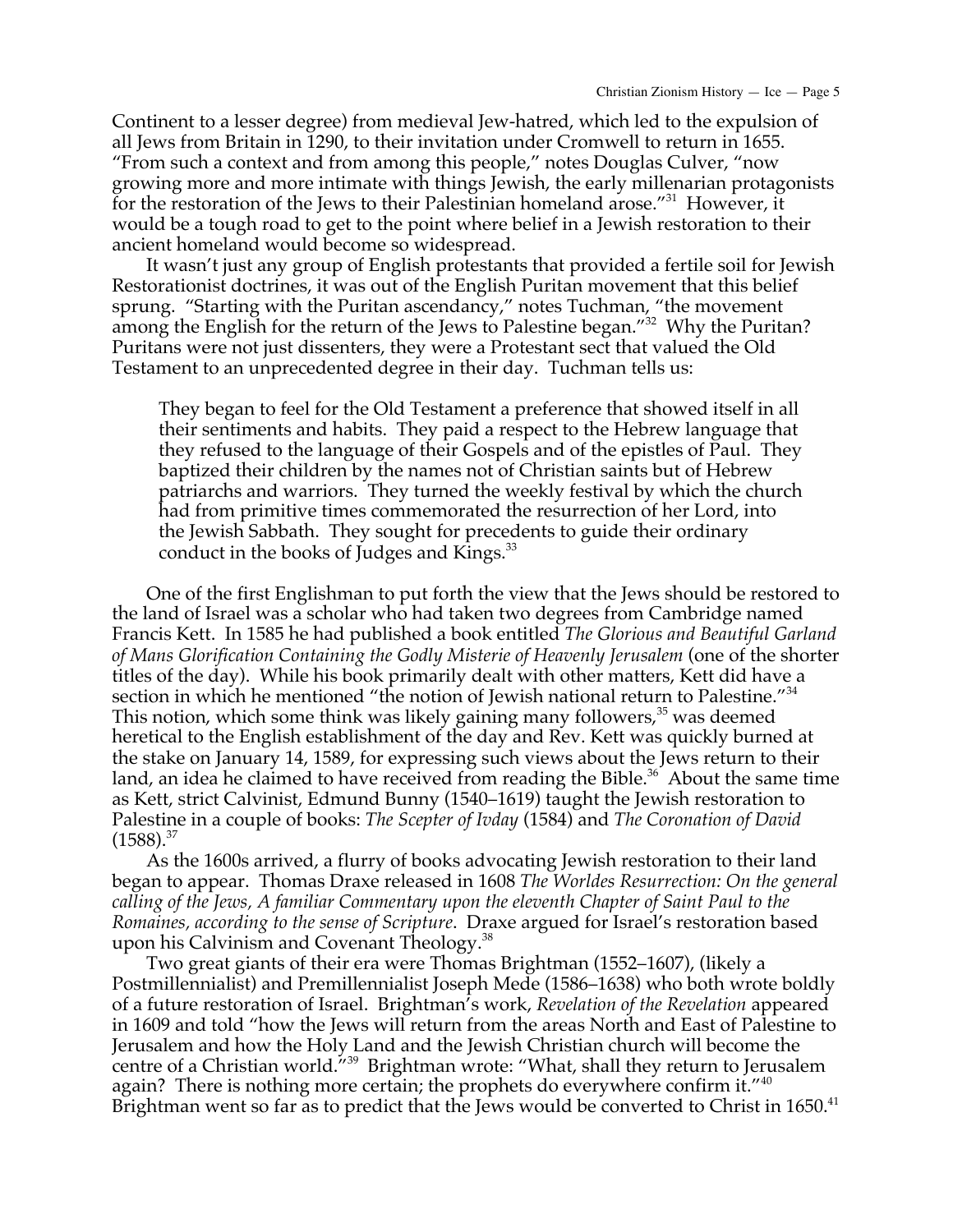Joseph Mede's contribution was released in 1627 in Latin <sup>42</sup> and in 1642 in English as *The Key of the Revelation*. 43 The father of English premillennialism was also an ardent advocate of Jewish restoration to their homeland. Following Mede in many ways, Thomas Goodwin (1600–1680) also saw the Jews one day returning to Israel. In *An Exposition of the Book of Revelation* (1639), he taught that the Jews would be converted to Christ by 1656.<sup>44</sup> Momentum was certainly building toward widespread acceptance of English belief in Jewish restoration, but a few bumps in the road still lay ahead.

Giles Fletcher (1549–1611), a fellow at King's College, Cambridge and Queen Elizabeth's ambassador to Russia wrote a work advocating Restorationism. Fletcher's book, *Israel Redux: or the Restauration of Israel; or the Restauration of Israel exhibited in two short treatises* (shortened title) was published posthumously by the Puritan divine Samuel Lee in 1677.<sup>45</sup> Fletcher cites a letter in his book from 1606 as he argues for the return of the Jews to their land.<sup>46</sup> Fletcher repeatedly taught the "certainty of their return in God's due time."<sup>47</sup>

A key proponent for Israel's future restoration was Henry Finch (1558-1625) who wrote a seminal work on the subject in 1621, called *The World's Resurrection or The Calling of the Jewes. A Present to Judah and the Children of Israel that Ioyned with Him, and to Ioseph (that valiant tribe of Ephraim) and all the House of Israel that Ioyned with Him*. 48 Finch, at the time of the publication of his book was a member of Parliament and the most highly respected legal scholars in England at the time. "The book had been published for a matter only of weeks when the roof caved in on the author's head," notes Culver. "In the persecution which ensued, Finch lost his reputation, his possessions, his health—all precipitated by his belief in Jewish national restoration."<sup>49</sup> "Finch's argument may be considered the first genuine plan for Restoration."<sup>50</sup> Finch taught that the biblical "passages which speak of a return of these people to their own land, their conquest of enemies and their rule of the nations are to be taken literally, not allegorically as of the Church."<sup>51</sup> King James of England was offended by Finch's statement that all nations would become subservient to national Israel at the time of her restoration.<sup>52</sup> Finch and his publisher were quickly arrested when his book was released by the High Commissioner (a creation of King James), and examined.<sup>53</sup> Finch was striped of his status and possessions and then died a few years latter. "The doctrine of the restoration of the Jews continued to be expounded in England, evolving according to the insight of each exponent, and finally playing a role in Christian Zionistic activities in the latter part of the nineteenth and in the first of the twentieth centuries."<sup>54</sup>

Many Puritans of the seventeenth century taught the restoration of the Jews to the Holy Land.55 One of the greatest Puritan theologians in England was John Owen (1616– 1683) who wrote, "The Jews shall be gathered from all parts of the earth where they are scattered, and brought home into their homeland."<sup>56</sup> "From the first quarter of the seventeenth century, belief in a future conversion of the Jews became commonplace among the English Puritans."57 Many who believed in the conversion of the Jews also came to believe in Jewish restoration as well. Peter Toon, speaking of Puritans of this era says:

Of course, those who expected the conversion of the Jews added to Romans 11 other proof-texts from the Old and New Testament. Furthermore, a large proportion of those who took "Israel" in Romans 11:25 ff. to speak of Jews, also taught that there would be a restoration of Jews to their ancient homeland in the Near East either after, or at the same time as, their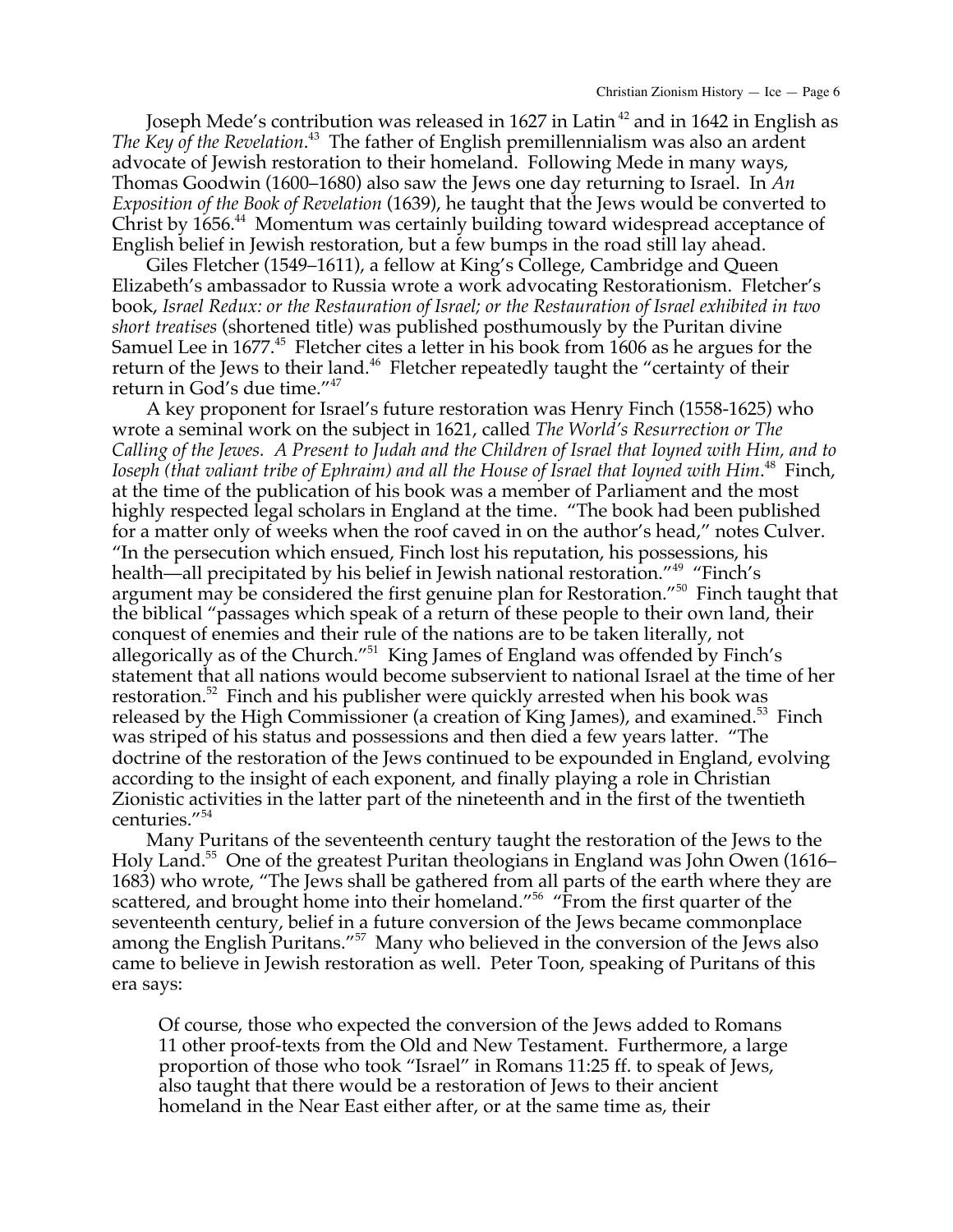# conversion to Christ.<sup>58</sup>

There was a similar Restorationist movement throughout Europe where the Reformation was strongest, but on a smaller scale. There were a number of Restorationists in Holland during the time of the Puritan movement. Isaac de la Peyrere (1594–1676), who served as the French Ambassador to Denmark, "wrote a book wherein he argued for a restoration of the Jews to Israel without conversion to Christianity."59 In 1655, Paul Felgenhauever, wrote *Good News for Israel* in which he taught that there would be the "permanent return of the Jews to their own country eternally bestowed upon them by God through the unqualified promise to Abraham, Isaac and Jacob."60 The Dane, Holger Paulli (1644–1714) "believed wholeheartedly in the Jewish Return to the Holy Land, as a condition for the Second Coming."61 He even "lobbied the kings of Denmark, England, and France to go and conquer Palestine from the Ottomans in order that the Jews could regain their nation."62 Frenchman, Marquis de Langallerie (1656–1717), schemed with the Turkish Ambassador in the Hague on a plan defeat the Pope and trade the papal empire for a return of the Jews to the Holy Land. Langallerie was arrested in Hamburg, tried and convicted of high treason and died in prison a year later.<sup>63</sup> Other European Restorationists of the era include: Isaac Vossius, Hugo Grotius, Gerhard John Vossius, David Blondel, Vasover Powel, Joseph Eyre, Edward Whitaker, and Charles Jerran.<sup>64</sup>

The mid-1600s witnessed "the sudden explosion of millenarian publications,"<sup>65</sup> which predisposed the British to also consider the future fate of the Jews in the holy land. James Saddington lists the following seventeenth century English individuals as holding to Restorationist views: John Milton, John Bunyan, Roger Williams, John Sadler and Oliver Cromwell.<sup>66</sup> "The doctrine of the restoration of the Jews continued to be expounded in England, evolving according to the insight of each exponent," concludes Ehle, "and finally playing a role in Christian Zionistic activities in the latter part of the nineteenth and in the first of the twentieth centuries."<sup>67</sup>

### **COLONIAL AMERICA**

Since the American colonies, especially in Puritan New England, were settled primarily by Englishmen who brought with them to the New World many of the same issues and beliefs that were circulating in the motherland, it is not surprising to find many zealous advocates in America for the restoration of the Jews. Perhaps the most influential of the early Puritan ministers in New England was John Cotton, who, following the postmillennialism of Brightman held to the restoration of the Jews to the Holy Land.68 According to Ehle, in addition to John Cotton (1584–1652), early Restorationists included: John Davenport (1597–1670), William Hooke (1601–1678), John Eliot (1604–1690), Samuel Willard (1640–1707), and Samuel Sewall (1652–1730).<sup>69</sup> Ephraim Huit, a Cambridge trained early minister in Windsor, Connecticut believed that the Jews would be regathered to their homeland in  $1650.^{70}$ 

One of the standout advocates of the restoration doctrine was Increase Mather (1639–1723), the son of Richard and father of Cotton. Increase Mather wrote over 100 books in his life and was a president of Harvard. His first work was *The Mystery of Israel's Salvation*, which went through about a half dozen revisions during his life.<sup>71</sup> His support of the national restoration of Israel to her land in the future was typical of American Colonial Puritans and was generally widespread. Ehle notes the following:

The first salient school of thought in American history that advocated a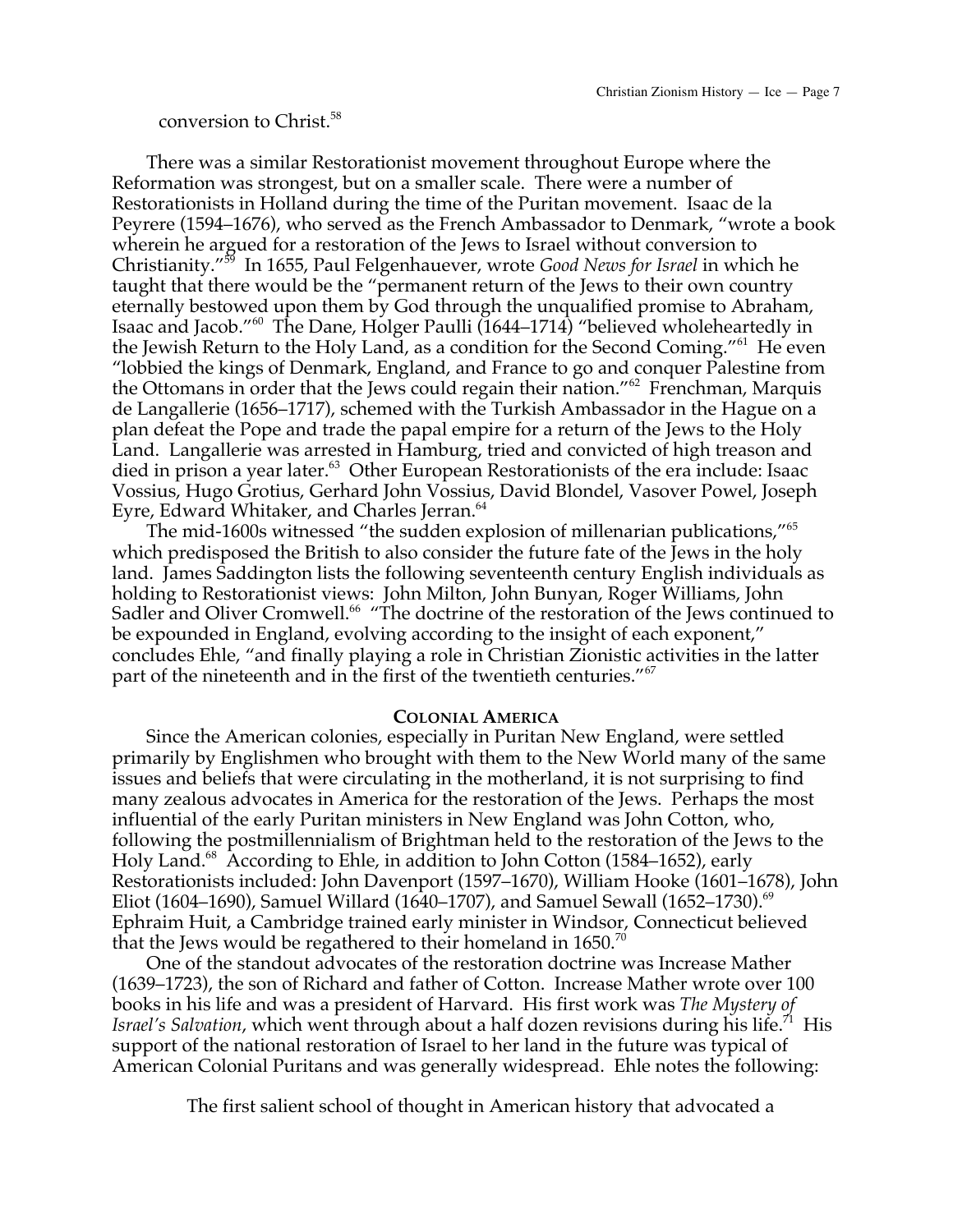national restoration of the Jews to Palestine was resident in the first nativeborn generation at the close of the seventeenth century in which Increase Mather played a dominate role. The men who held this view were Puritans, . . . From that time on the doctrine of restoration may be said to have become endemic to American culture.<sup>72</sup>

"It was Increase Mather's view that this final and greatest reformation of the Christian world would be led by the Jewish people ensuing upon their restoration to the Holy Land. $^{\prime\prime73}$ 

From the earliest times, American Christianity has always tilted toward support of the restoration of national Israel in the Holy Land. American Christians, when compared with Euro-Asian Christianity has always had a philo-Semitic disposition. Thus, it is not surprising that this tradition continues today, especially in dispensational circles.

### **EARLY AMERICAN SUPPORT FOR ISRAEL**

With a significant number of English speaking Christians during the last 400 years thoroughly saturated with Jewish restoration theology, it should not be surprising that many such Christians in the last two hundred years have risen up to play key roles in the establishment of the modern state of Israel.

It should not be considered strange that President John Quincy Adams expressed his desire that "the Jews again [were] in Judea, an independent Nation, . . . once restored to an independent government and no longer persecuted."74 President Abraham Lincoln in a meeting with Canadian Christian Zionist, Henry W. Monk, in 1863 said, "Restoring the Jews to their homeland is a noble dream shared by many Americans. He (the Jewish chiropodist of the President) has so many times 'put me on my feet' that I would have no objection to giving his countrymen a 'leg up'."75

### **NINETEENTH CENTURY BRITISH RESTORATIONISM**

The 1800s marks a high point in British premillennialism and a corresponding apex for Christian Zionism. Many contemporary accounts critical of Christian Zionism focus their emphasis upon J. N. Darby and the rise of dispensationalism as the foundation for British Restorationism. As one examines the record, such is not the case. The real advocates of Christian Zionism in Britain were primarily Anglican premillennialists. By the mid-nineteenth century, about half of all Anglican clergy were evangelical premillennialists. Iain Murray said, "some seven hundred ministers of the Establishment were said to believe that Christ's coming must precede His kingdom upon earth. This was in 1845."76 Murray went on to add that, "the number almost certainly increased in the latter half of the century."<sup>77</sup> An example of such clergymen would be J. C. Ryle (1816–1900), who wrote a Pre-Millennian Creed.<sup>78</sup> The wave of premillennialism is what produced in Britain a crop of Christian Zionists that led to political activism which culminated in the Balfour Declaration.

Anthony Ashley Cooper (1801–1885), later Lord Shaftesbury, is said by Tuchman to have been "the most influential nonpolitical figure, excepting Darwin, of the Victorian age."79 As a strong evangelical Anglican, he is said to have based his life upon a literal acceptance of the Bible and was known as the "Evangelical of Evangelicals." Shaftesbury was the greatest influence for social legislation in the nineteenth century. He was led into acceptance of premillennialism by Edward Bickersteth, which then gave rise to his views of Jewish Restorationism.<sup>80</sup> Lord Shaftesbury said concerning his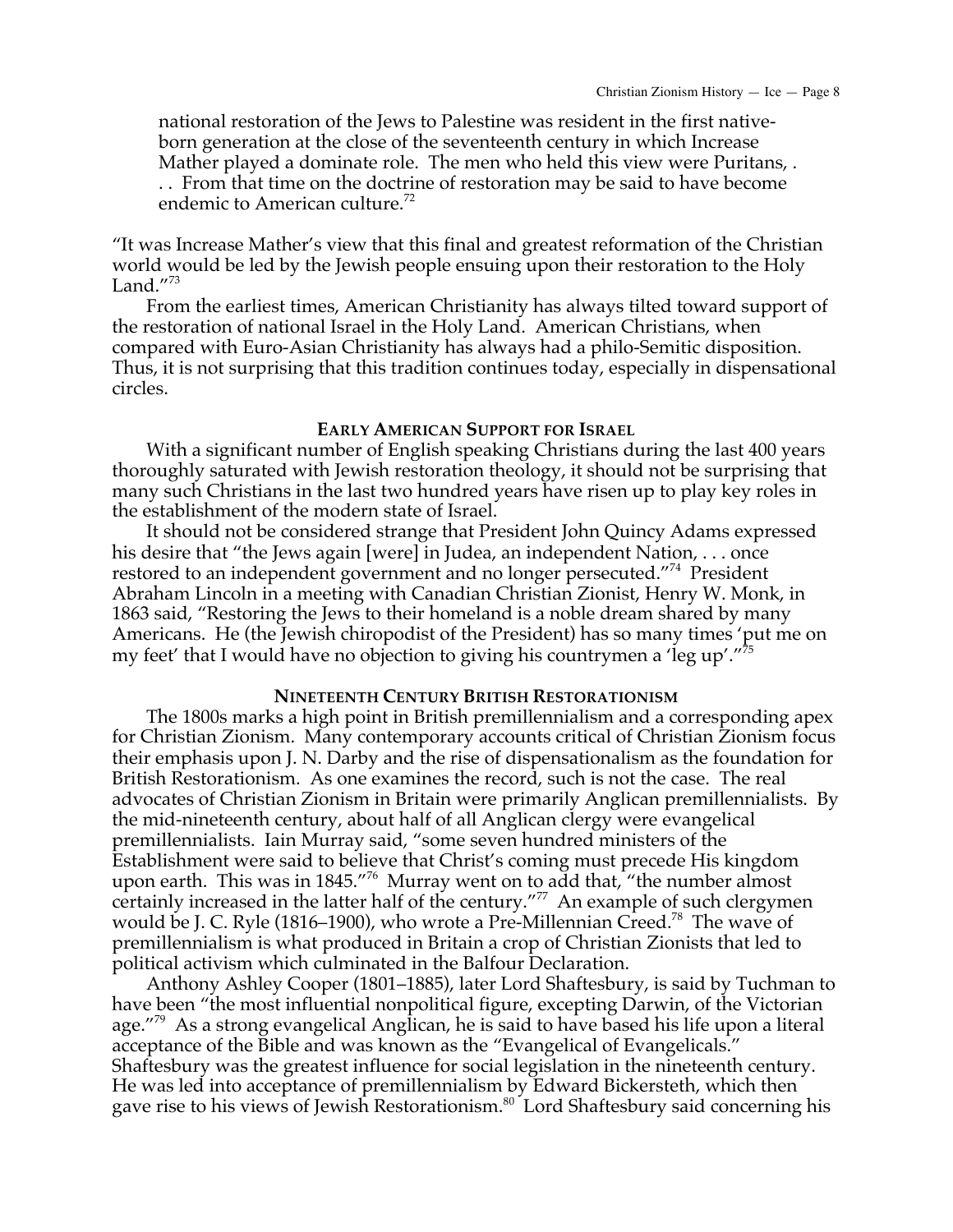belief in the second coming, that it "has always been a moving principle in my life, for I see everything going on in the world subordinate to this great event.<sup>781</sup> Because of his premillennialism, Shaftesbury became greatly involved as Chairman of the London Society for Promoting Christianity among the Jews.<sup>82</sup> Shaftesbury spearheaded a movement that lead to "the creation by the Church of England of an Anglican bishopric in Jerusalem, with a converted Jew consecrated as its first bishop."83

"Oh, pray for the peace of Jerusalem" were the words engraved on a ring that he always wore on his right hand.<sup>84</sup> Since Lord Shaftesbury believed that the Jews would return to their homeland in conjunction with the second advent, he "never had a shadow of a doubt that the Jews *were* to return to their own land. . . . It was his daily prayer, his daily hope."85 In 1840, Shaftsbury was known for coining a slogan that he would often repeat throughout his life, that the Jews were "a country without nation for a nation without a country."<sup>86</sup>

Shaftesbury greatest contribution to the Restoration movement was his attempt to accomplish something in the political realm in order to provoke England to develop a policy in favor of returning the Jews to their homeland. He succeeded in influencing England to adopt that policy, but England failed, at that time to influence the Turks.

In 1838, in an article in the Quarterly Review, Shaftsbury put forth the view that Palestine could become a British colony of Jews that "could provide Britain with cotton, silk, herbs, and olive oil."<sup>87</sup> Next, Shaftsbury "lobbied Lord Palmerston, the Foreign Secretary, using political, financial and economic arguments to convince him to help the Jews return to Palestine. And Palmerston did so. What was originally the religious beliefs of Christian Zionists became official British policy (for political interests) in Palestine and the Middle East by the 1840s."<sup>88</sup> This was primarily the result of Lord Shaftsbury's efforts. However, at the end of the day, Shaftsbury's plan failed, but it succeeded in setting a precedent for putting concrete, political legs on one's religious beliefs. This would yield results at a later time.

Lord Shaftsbury had used his great power of persuasion to sway Henry John Temple Palmerston (1784–1865), to whom he was related by marriage, to the Restorationist position.<sup>89</sup> Palmerston had a distinguished political career serving in government almost the entire time from 1807 till his death in 1865. He served the British government many years as war secretary, foreign minister and was a popular prime minister for about ten years. Even though Shaftsbury influenced Palmerston to hold to the Restorationist position, it appears that it was a deeply held conviction and not one of mere political expediency. While British foreign secretary in 1840, Palmerston wrote the following letter to his ambassador at Constantinople in his attempt to advocate on behalf of the Jews:

There exists at the present time among the Jews dispersed over Europe, a strong notion that the time is approaching when their nation is to return to Palestine. . . . It would be of manifest importance to the Sultan to encourage the Jews to return and to settle in Palestine because the wealth which they would bring with them would increase the resources of the Sultan's dominions; and the Jewish people, if returning under the sanction and protection and at the invitation of the Sultan, would be a check upon any future evil designs of Mehemet Ali or his successor. . . . I have to instruct Your Excellency strongly to recommend [the Turkish government] to hold out every just encouragement to the Jews of Europe to return to Palestine.<sup>90</sup>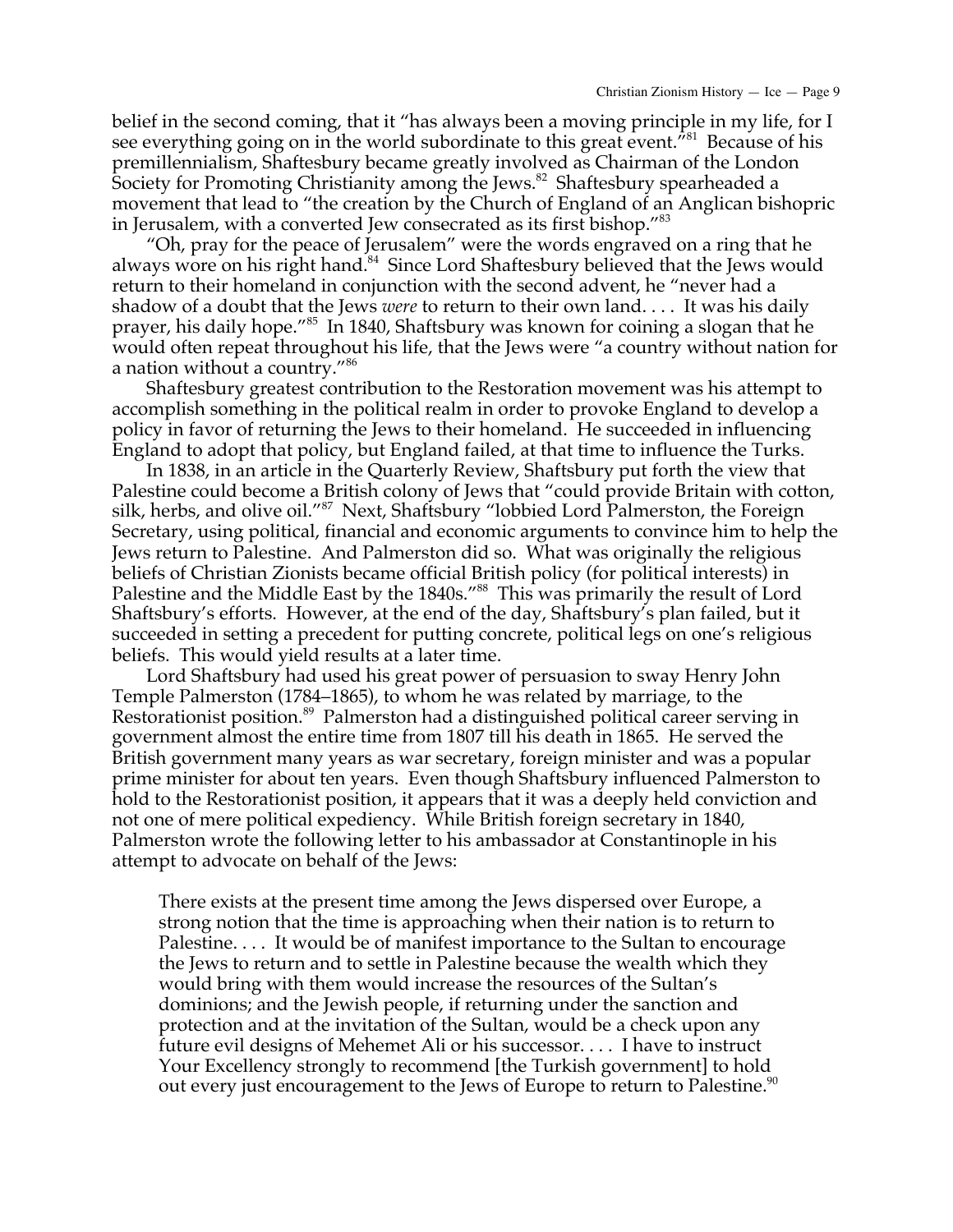Shaftsbury was not the only one lobbying Palmerston during this time. A wave of premillennialism had hit the Scottish resulting in a growing sentiment toward Jewish Restoration. "In 1839 the Church of Scotland sent Andrew Bonar and Robert Murray M'Cheyne, to report on 'the Condition of the Jews in their land.' Their report was widely publicized in Great Britain and it was followed by a 'Memorandum to Protestant Monarchs of Europe for the restoration of the Jews to Palestine.' This memorandum was printed verbatim in the *London Times*, including an advertisement by Lord Shaftsbury igniting an enthusiastic campaign by the *Times* for restoration of the Jews."91 "Three hundred and twenty citizens of Carlow, Ireland sent a similar memorandum to Palmerston."<sup>92</sup>

One time governor of Australia, Colonel George Gawler (1796–1869) was one of the most zealous and influential Restorationist, next to Shaftsbury, in the  $1840s$ .<sup>93</sup> "Colonel Gawler was a senior commander at the Battle of Waterloo."<sup>94</sup> When he returned to England in 1841 he became a strong advocate of Jewish settlements in the land of Palestine. Gawler's Restorationism, like most of his day, was sparked by his religious convictions, but he argued for Jewish return to their land upon geopolitical grounds. Gawler stated the following:

[England] urgently needs the shortest and safest lines of communication. . . . Egypt and Syria stand in intimate connection. A foreign hostile power mighty in either would soon endanger British trade . . . and it is now for England to set her hand to the renovation of Syria through the only people whose energies will be extensively and permanently in the work—the real children of the soil, the sons of Israel.<sup>95</sup>

Working with Sir Moses Montefiore (a British Jew) Gawler provided an agricultural strategy for Jewish resettlement of the Holy Land. One of these Montefiore-Gawler projects resulted in "the planting of an orange grove near Jaffa, still existent today and known as Tel Aviv's 'Montefiore Quarter.'"96

Charles Henry Churchill (1814–1877), an ancestor of Winston Churchill, was a British military officer stationed in Damascus in 1840. "He was a Christian Zionist and he supported the Jews against the non-Zionist Christians of Damascus."97 It was through his efforts that he helped acquit the Jews accused of the infamous charge of blood libel. Col. Churchill was honored a banquet hosted by a grateful Jewish community where he spoke of the "hour of liberation of Israel . . . that was approaching, when the Jewish Nation would once again take its place among the powers of the world."98 In a letter to Jewish philanthropist Sir Moses Montefiore (1784–1885), dated June 14, 1841, Churchill said,

I cannot conceal from you my most anxious desire to see your countrymen endeavor once more to resume their existence as a people. I consider the object to be perfectly obtainable. But two things are indispensably necessary: Firstly that the Jews themselves will take up the matter, universally and unanimously. Secondly that the European powers will aid them in their views.<sup>99</sup>

Churchill continued to live in the Middle East and in 1953 wrote *Mount Lebanon* and "predicted that when Palestine ceased to be part of the Ottoman Empire, it would either become an English colony or an independent state."<sup>100</sup>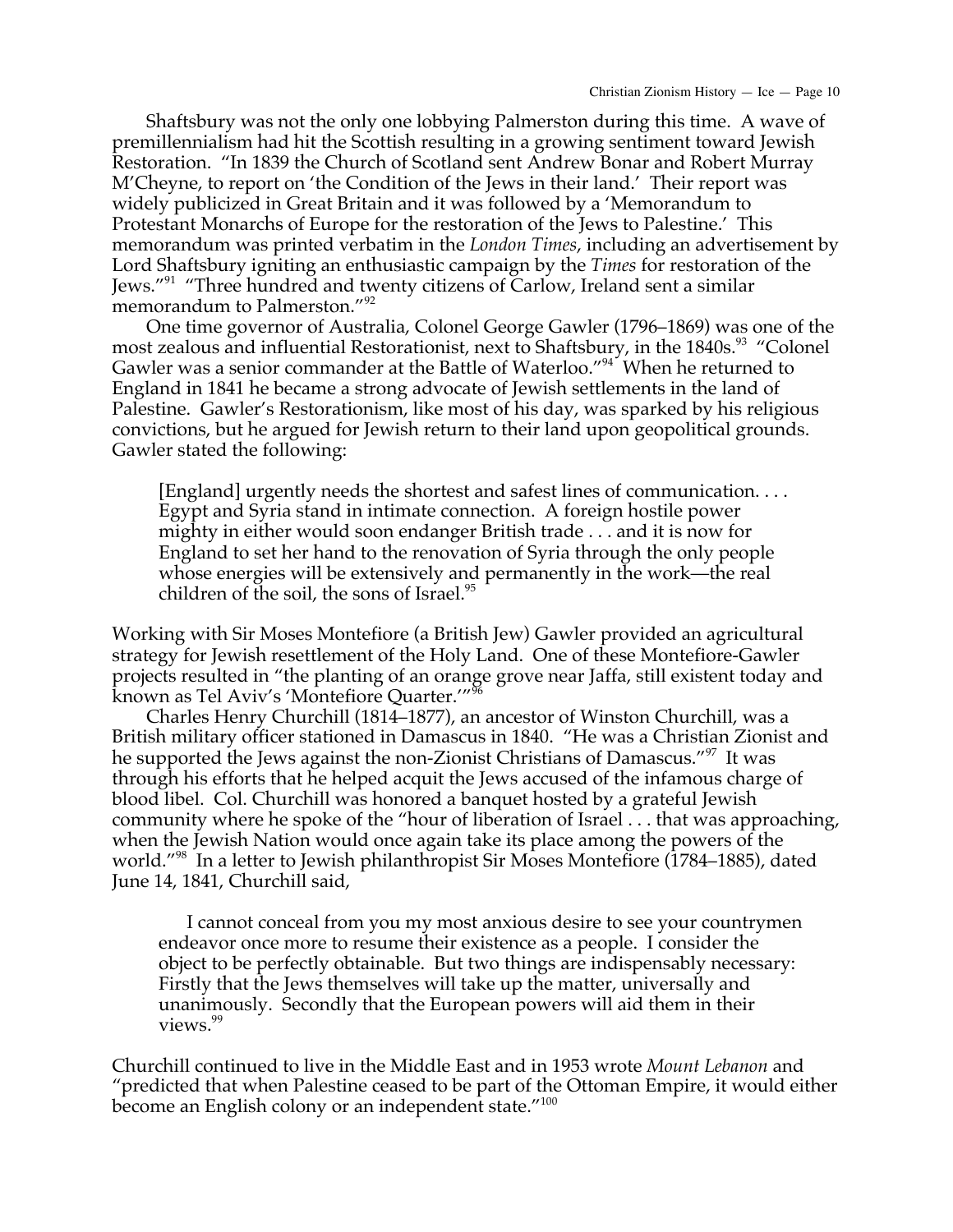British General Charles Warren, also known for his archeological work in Jerusalem, served in Syria on behalf of the Palestine Exploration Fund. In 1875 he wrote *The Land of Promise: or Turkey's Guarantee*. 101 Warren proposed that the land be developed with the "avowed intention of gradually introducing the Jews, pure and simple, who would eventually occupy and govern the country." He even speculated that the land could hold "a population of fifteen million."<sup>102</sup>

Laurence Oliphant (1829–1888) was an evangelical "British Protestant, an officer in the British Foreign Service, a writer, world-traveler and an unofficial diplomat."<sup>103</sup> Oliphant was passionate about the Jewish Restoration to their land that came from his intense religious convictions, which "he tried to conceal them behind arguments based on strategy and politics."104 In 1880 he published a book, *The Land of Gilead*, "proposing Jewish resettlement, under Turkish sovereignty and British protection, of Palestine east of the Jordan."105 Even then, he foresaw the agricultural potential and the possibilities of developing the resources of the Dead Sea.

All the fruits of Southern Europe, such as apricots, peaches and plums, here grow to perfection; apples, pears, quinces, thrive well on the more extreme elevation . . . while the quick-growing Eucalyptus could be planted with advantage on the fertile but treeless plains.

The inclusion of the Dead Sea within its limits would furnish a vast source of wealth, by the *exploitation* of its chemical and mineral deposits. . . . The Dead Sea is a mine of unexplored wealth, which only needs the application of capital and enterprise to make it a most lucrative property.<sup>106</sup>

There were many other British Restorationists during the nineteenth century that created a momentum that would payoff later in British control of Palestine and the Balfour Declaration. Restorationism found a voice in one of the most popular novelist of the nineteenth century, as George Eliot penned the influential Restorationist novel *Daniel Deronda*. <sup>107</sup> "Among the advocates we may include Lord Lindsay, Lord Shaftsbury, Lord Palmerton, Disraeli, Lord Manchester, Holman Hunt, Sir Charles Warren, Hall Caine and others."<sup>108</sup> Among the nineteenth century British, one observes the "gradual drift from purely religious notion to the political."<sup>109</sup> These two influences, the Bible and the sword (religion and politics), as Tuchman has put it, $110$  would merge into a powerful team the lead to the Balfour Declaration and the eventual founding of the Jewish state in the twentieth century.

### **J. N. DARBY AND RESTORATIONISM**

There is no doubt that John Nelson Darby (1800–1882) believed in a future for national Israel, which would make him a Restorationist or Christian Zionist in theory.<sup>111</sup> However, anyone familiar with Darby and the Brethren know that they were not involved politically in any way and their distinctive dispensational views did not penetrate Anglican Evangelicals.112 Yet, a number of critics of Christian Zionism say that Darby is a major source of Christian Zionism. Donald E. Wagner appears to be the biggest culprit in this matter.<sup>113</sup> "If Brightman was the father of Christian Zionism," declares Wagner, "then Darby was its greatest apostle and missionary, the apostle Paul of the movement."114 Wagner continues this theme when he says, "Lord Shaftsbury, was convinced of Darby's teachings."<sup>115</sup> Fellow anti-Christian Zionist, Stephen R. Sizer, echoes Wagner's misguided views when he says of Shaftsbury: "He single-handedly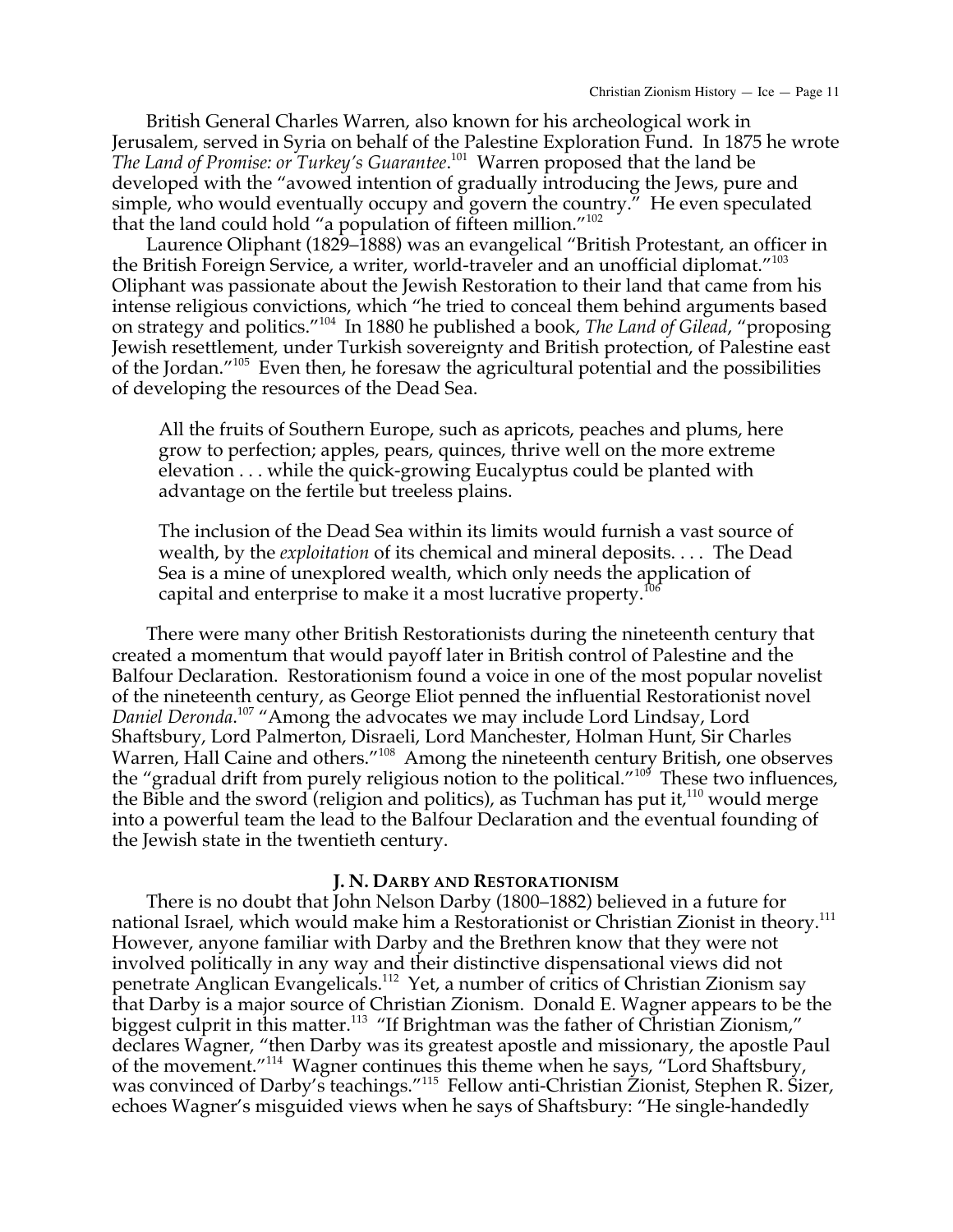translated the theological positions of Brightman, Henry Finch, and John Nelson Darby into a political strategy. $^{\prime\prime\,116}$ 

I have never found, within the writings of the specialists on Christian Zionism, anyone who makes more than a brief mention of Darby.117 No one includes him among those who could be considered even a quasi-significant Restorationist. In fact, Barbara Tuchman, whose work *Bible and Sword* is considered the most significant and comprehensive treatment of British Christian Zionism does not even mention Darby at all.

When it comes to the alleged influence of Darby upon Lord Shaftsbury, this is most unlikely. One of Shaftsbury's biographers makes it clear that it was Anglican premillennialist, Edward Bickersteth<sup>118</sup> (was not even a futurist, but an historicist) who influenced him toward premillennialism. Battiscombe, speaking about the year 1835, says the following:

In that year he first met the man who was to be one of the chief influences in his life, and through that man he in all probability first came in contact with a mode of belief which was to be all-important to his view of religion. The man was Edward Bickersteth, a leading Evangelical; the belief was that curiously explicit teaching about the end of the world and the Last Judgment usually known as Millenarianism.<sup>119</sup>

Even though Darby was not really a player in British Restorationism, there is no doubt that his dispensationalism, once imported to the United States would eventually become the staple for current Christian Zionism. "Most dispensationalists were satisfied to be mere observers of the Zionist movement," notes Weber. "They watched and analyzed it." Weber notes that American William Blackstone "was one exception to the general pattern." The fact that Blackstone would become one of the first dispensational activists on behalf of Zionism (after the Civil War), proves the main point that dispensationalist, especially Darby, were generally not active in the Jewish Restoration movement until more recent times. Current realities should not cloud a clear view of the past.

### **RESTORATIONIST ON THE CONTINENT**

Even though the English-speaking world led the way when it came to Christian Zionism, there were important contributions from continental Europe. While Napoleon's attempt at Jewish Restoration lacked religious motivation,<sup>120</sup> there were many Europeans who were smitten with religious Restorationism. "The Enlightenment in  $18<sup>th</sup>$  century France and Germany, by its very nature of questioning the past" notes Epstein, "questioned the Jews' status as separated from the rest of society because of religious differences."121 Such a development made the public, free expression of ideas more common. As a result of the new openness some began advocating the return of the Jews to their homeland. The rise of nationalism was another trend of the day. "Nationalism actually initially had an unusual effect on the restorationist movement: it increased Christian support and decreased Jewish support."122

A German Lutheran, C. F. Zimpel, who "described himself as Doctor et Philosopiae, member of the Grand Ducal Saxon Society for Mineralogy and Geognosy at Jena," published pamphlets in the mid-1800s entitled "Israelites in Jerusalem" and "Appeal to all Christendom, as well as to the Jews, for the Liberation of Jerusalem."123 He addressed a number of geographical issues and warned that if the Jews were not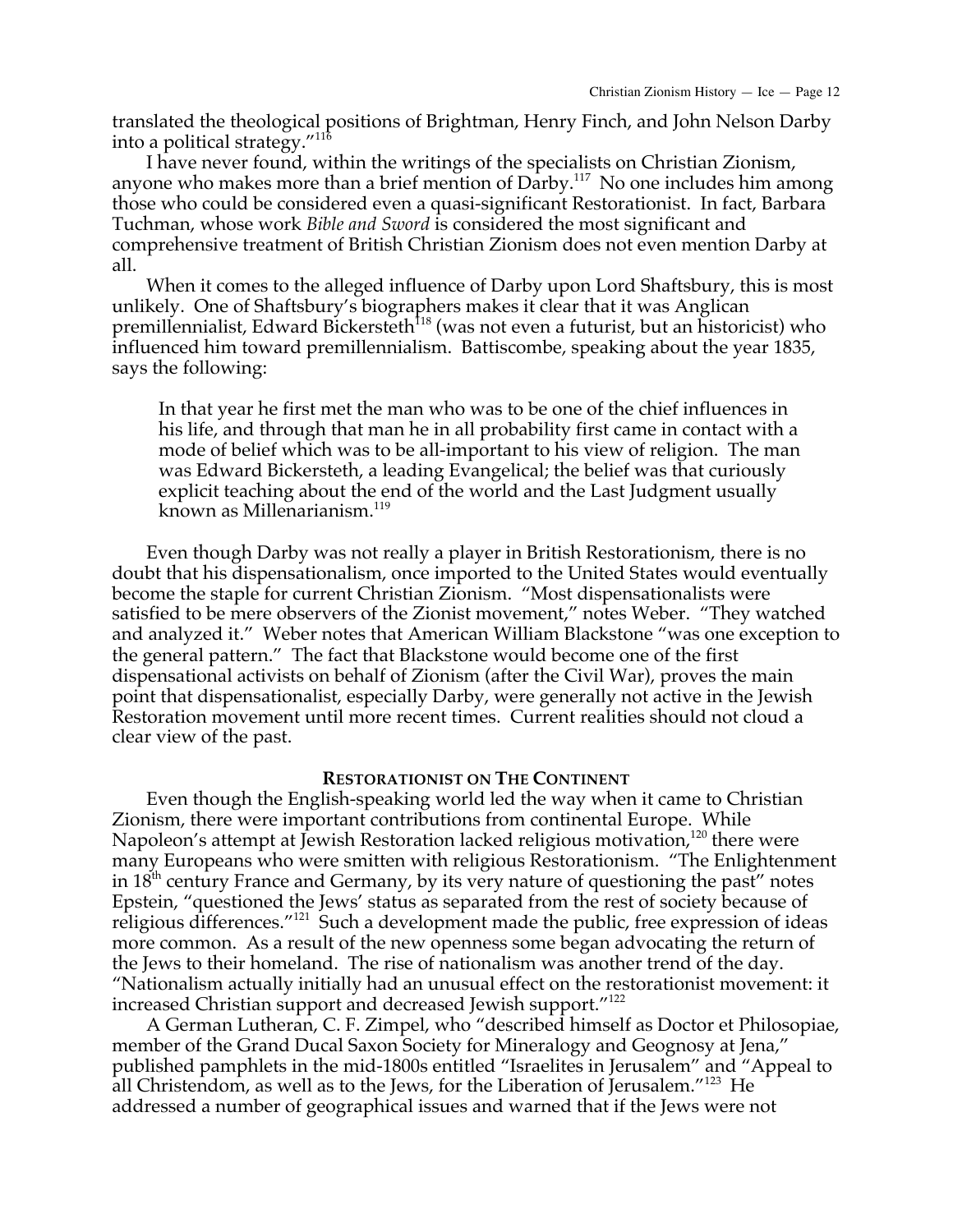allowed to return to Palestine then it would lead to their persecution and slaughter.<sup>124</sup> Unfortunately Zimpel proved correct on this prediction.

Frenchman, Charles-Joseph Prince de Ligne (1735–1814) advocated Jewish Restorationism. He called upon the Christians of Europe to lobby the Turkish Sultan so that the Jews could return to their homeland. De Ligne's appeal was used by Napoleon in his efforts to establish a Jewish homeland in Palestine. "Among those French Restorationists were theologians and authors, but also, increasingly, politicians."125 Some of them included Ernest Laharanne, Alexandre Dumas, and Jean-Henri Dunant (1828–1910), who was also the rounder of the International Red Cross.126

Restoration proposals were put forth by a number of Europeans in the nineteenth century. A Swiss theologian named Samuel Louis Gaussen who wrote a book advocating a Jewish return to their land in 1844.<sup>127</sup> Italian, Benedetto Musolino (1809– 1885) wrote a book, after a visit to the Holy Land, in which he argued "that the restoration of the Jews would allow European culture into the Middle East."<sup>128</sup>

### **TWENTIETH CENTURY BRITISH CHRISTIAN ZIONISM**

Even though the momentum of over three hundred years of British Restorationism was beginning to fade, there was enough activity to carry through World War I, which saw England finally gain control of the Holy Land. The early 1900s saw some of the most devout Christian Zionist arise and give birth to the Balfour Declaration and the British Mandate for Palestine.

Author James Balfour (1848–1930) was born in Scotland and reared in a strong Christian home, which instilled into him a love for the Jews based upon a biblical interest. Balfour, a life-long bachelor, even wrote a book on Christian philosophy and theology.129 Lord Balfour served much of his life within the highest offices of British government, including Prime Minister. His interest in Jewish Restoration "was Biblical rather than imperial."<sup>130</sup> His sister and biographer said the following:

Balfour's interest in the Jews and their history was lifelong. It originated in the Old Testament training of his mother, and in his Scottish upbringing. As he grew up, his intellectual admiration and sympathy for certain aspects of Jewish philosophy and culture grew also, and the problem of the Jews in the modern world seemed to him of immense importance. He always talked eagerly on this, and I remember in childhood imbibing from him the idea that Christian religion and civilization owes to Judaism an immeasurable debt, shamefully ill repaid.<sup>131</sup>

In 1906, a time in which he had just lost the office of Prime Minister of England, Lord Balfour met Dr. Chaim Weizmann, the foremost proponent of early Zionism next to Theodor Herzel. Balfour's sister said, "Balfour for his part told me often about the impression the conversation made on him." "It was from the talk with Weizmann that I saw that the Jewish form of patriotism was unique," noted Lord Balfour. "Their love for their country refused to be satisfied by the Uganda scheme. It was Weizmann's absolute refusal even to look at it which impressed me."132

After many starts and stops, Balfour was finally able to persuade all of the British War Cabinet that the time had come to issue a declaration of British support for Jewish Restoration to their homeland. The declaration is dated November 2, 1917 and was addressed to Lord Rothschild as follows: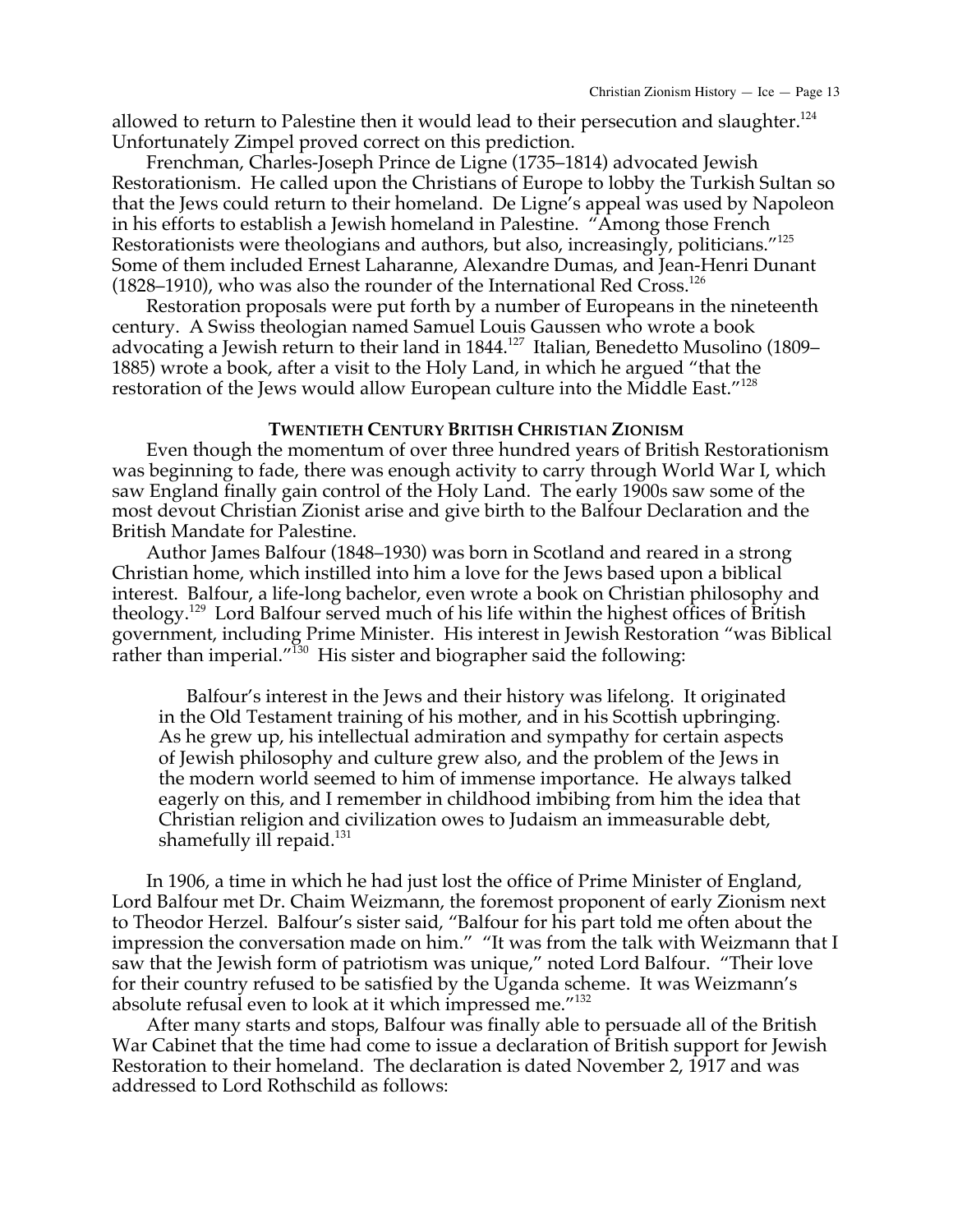His Majesty's Government view with favour the establishment in Palestine of a national home for the Jewish people, and will use their best endeavors to facilitate the achievement of this object, it being clearly understood that nothing shall be done which may prejudice the civil and religious rights of existing non-Jewish communities in Palestine, or the rights and political status enjoyed by Jews in any other country.<sup>133</sup>

Before the Balfour Declaration was finally issued, much discussion with allies and behind the scene discussion took place. Prime Minister, Lloyd George wanted to make sure that the United States was fully on board before it was issued. President Woodrow Wilson would support it and on October 1918 issued the following statement of acceptance:

I welcome an opportunity to express . . . satisfaction . . . in progress . . . since the Declaration of Mr. Balfour on . . . the establishment in Palestine of a National Home for the Jewish People, and his promise that the British Government would use its best endeavors to facilitate the achievement of that object . . . all America will be deeply moved by the report [on the founding] of the Hebrew University at Jerusalem with the promise that bears of spiritual rebirth.<sup>134</sup>

The impact of the Balfour Declaration was a tremendous event within the Zionist movement. Since Britain was on the verge of controlling Palestine, it provided a great step on the road to the founding of the nation of Israel in 1948. This great declaration was spearheaded, not just by British geo-political concerns, as important as that was within their thinking, but by Christian sympathies that were formed by biblical beliefs. Lord Balfour does not appear to have been moved by his views of eschatology, although it may have been a factor, "but simply exiles who should be given back, in payment of Christianity's 'immeasurable debt,' their homeland."<sup>135</sup>

David Lloyd George (1863–1945) was British Prime Minister (1916–1922) when the Balfour Declaration was issued. Balfour and Lloyd George were both life-long friends. From Wales, Lloyd George was steeped in the Bible in which he was trained as a youth. This clearly predisposed him to view with favor the Zionist movement. Saddington says:

It was Lloyd George's decision that was primarily responsible for the British launching a large-scale offensive to conquer all of Palestine despite the risks. As a Christian Zionist he was determined to gain control of Palestine without the French to interfere. He also wanted his country to carry out what he regarded as God's work in Palestine.<sup>136</sup>

Lloyd George made a number of statements concerning his biblical upbringing which influenced him throughout his life. "Lloyd George recalled how in his first meeting with Chaim Weizmann in December 1914, place names kept coming into the conversation that were 'more familiar to me than those of the Western front,'" notes Tuchman. "Lord Balfour's biographer says that his interest in Zionism stemmed from his boyhood training in the Old Testament under the guidance of his mother.<sup>"137</sup> On another occasion, when speaking about the Balfour Declaration, Lloyd George said: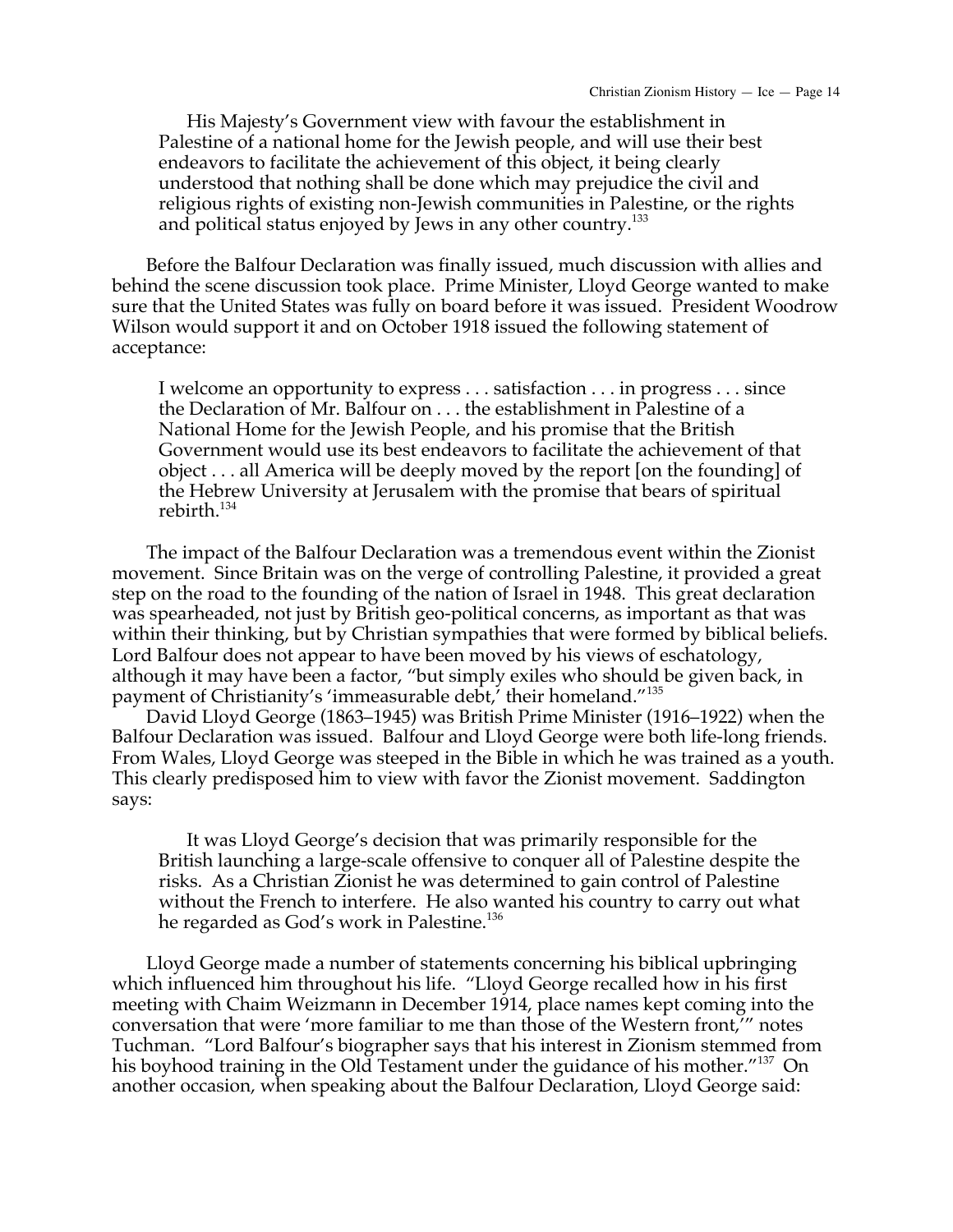It was undoubtedly inspired by natural sympathy, admiration and also by the fact that, as you must remember, we had been trained even more in Hebrew history than in the history of our own country. I could tell you all the kings of Israel. But I doubt whether I could have named half a dozen of the kings of England! $138$ 

Undoubtedly, God put men like Lord Balfour and Lloyd George into powers of position at this crucial time in history to aid the eventual founding of the modern Jewish state. This appears more clearly when one realizes that there were not many men within British government of that era who held the biblically molded views of Christian Zionism, yet, these were the men who were in power at that time. Christian Zionists William Hechler said, "Lloyd George and Arthur Balfour accepted Zionism for religious and humanistic reasons; they saw it as fulfillment of the Biblical prophecies, not just as something suiting British Imperial interests."139 Tuchman tells us the following:

Lloyd George's afterthoughts on the motivation of the War Cabinet in issuing the Balfour Declaration have bewitched and bewildered all subsequent accounts of this episode. Unquestionably he doctored the picture. Why he did so is a matter of opinion. My own feeling is that he knew that his own motivation, as well as Balfour's, was in large part a sentimental (that is, a Biblical) one, but he could not admit it. Hew as writing his Memoirs in the 1930's when the Palestine trouble was acute, and he could hardly confess to nostalgia for the Old Testament or to a Christian guilty conscience toward the Jews as reasons for an action that had committed Britain to the painful, expensive, and seemingly insoluble problem of the Mandate. So he made himself believe that the Declaration had been really a reward for Weizmann's acetone process or alternatively, a propagandist gesture to influence American and Bolshevik Jews—an essentially conflicting explanation, neither so simple nor so reasonable as the truth.<sup>140</sup>

Irishman, John Henry Patterson (1867–1947) grew up in a conservative Protestant home in which he was intensely taught the Bible throughout his youth. "His familiarity with the Bible, its stories, laws, geography, prophecies and morals, stood him in good stead when his army superiors chose him to take the Zion Mule Corps."141 The Zion Mule Corps was a Jewish military unit made up of volunteers from Palestine in the British Army during World War I. Lieutenant Colonel Patterson wrote about his experiences in *With the Judeans in the Palestine Campaign*, which he had published in the 1930s.<sup>142</sup> Patterson's views of Bible prophecy are evident in the following:

Britain's share towards the fulfillment of prophecy must . . . not be forgotten and the names of Mr. Lloyd George and Sir Arthur Balfour, two men who were raised up to deal justly with Israel, will, I feel sure, live for all time in the hearts and affections of the Jewish people. It is owing to the stimulus given by the Balfour Declaration to the soul of Jewry throughout the world that we are now looking upon the wonderful spectacle unfolding itself before our eyes, of the people of Israel returning to the Land promised to Abraham and his seed forever. In the ages to come it will always redound to the glory of England that it was through her instrumentality that the Jewish people were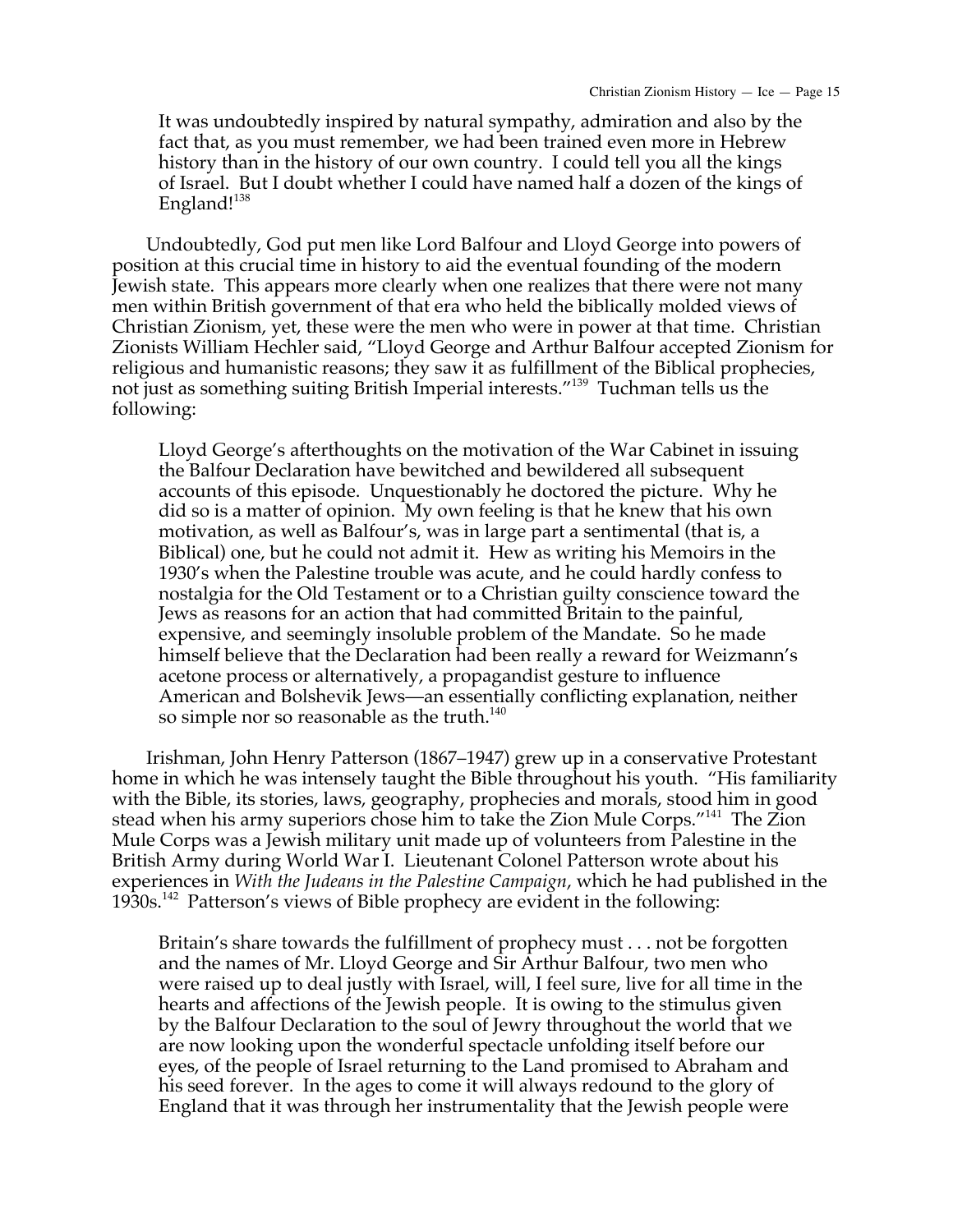enabled to return and establish their National Home in the Promised Land.<sup>143</sup>

As a Christian, Patterson describes the events of his day relating to the Jews as "the fulfillment of prophecy." There were many others from this era who believed similarly that played some kind of role in seeing that the Jews would return to their homeland, but space prohibits their mention.<sup>144</sup>

## **HERZEL'S NUMBER ONE ADVISOR**

The modern Jewish founder of Zionism is recognized to have been Theodor Herzl. His earliest and closest advisor just happened to have been the Christian minister William Hechler (1845–1931) who was a zealous Christian Zionist. Rev. Hechler was a pastor who was born in India of German missionary parents. He attended college in Basel, Switzerland,<sup>145</sup> which is where Herzl was living when he first met him. "Hechler, bilingual in English and German from childhood, . . . was like his father, a member of the Church of England."146 He studied theology in London and then in Tubingen, which was the center of the liberal approach to the Scripture. However, "he was not persuaded by the key arguments of the liberals and retained a distinctly creedal, doctrinal, even literalist theology."147 This makes sense, since anyone holding to a liberal view of Scripture would not have come to love Israel, as did Hechler.

"Upon recommendation of the British court, he became private tutor to Prince Ludwig, son of Frederick, the Grand Duke of Baden," says Pragai. "At the time he met the Grand Duke's nephew, the future Emperor William II of Germany. After the Prince's premature death, Hechler served in the ministry in England."<sup>148</sup> "At Hechler's behest, the Grand Duke built up a massive library of biblical eschatology, biblical history, and archeology. At the Grand Duke's request, Hechler presented sermons and scholarly papers on these themes before the Court and it's visitors."<sup>149</sup> Hechler was one of the most zealous Christian Zionists of all time. He seemed consumed with the goal of Jewish restoration to their homeland.

In 1882 he had published a book entitled *The Restoration of the Jews to Palestine*  according to Prophecy.<sup>150</sup> In 1885, "Hechler was appointed Chaplain to the British Embassy in Vienna."151 In 1896 Hechler introduces himself to Herzl and thus becomes his most important aid, advisor and advocate. It was said, "William Hechler would prove to be 'not only the first, but the most constant and the most indefatigable of Herzl's followers'".152 Hechler's connections in both Germany and England proved helpful to Herzl, as Hechler often arranged meetings for Herzel with the highest officials of each nation. Hechler often told the secular Herzl that what they were doing was "fulfilling prophecy."153 Merkley tells us that Herzl "grew to trust Hechler more and more. Indeed, frequently, for brief but crucial periods, he virtually entrusted the whole Zionist enterprise to William Hechler, and, though Hechler frequently annoyed and embarrassed him, he never filed him."154 Herzl said in his diary of Hechler the following:

Of all the people who have been drawn to me by the 'movement', the Rev Hechler is the finest and most fanciful . . . He frequently writes me postcards, for no particular reason, telling me that he hasn't been able to sleep the previous night because Jerusalem came into his mind.155

What did Hechler mean when he would say that he and Herzl were helping to fulfill prophecy? We get a glimpse from his writings: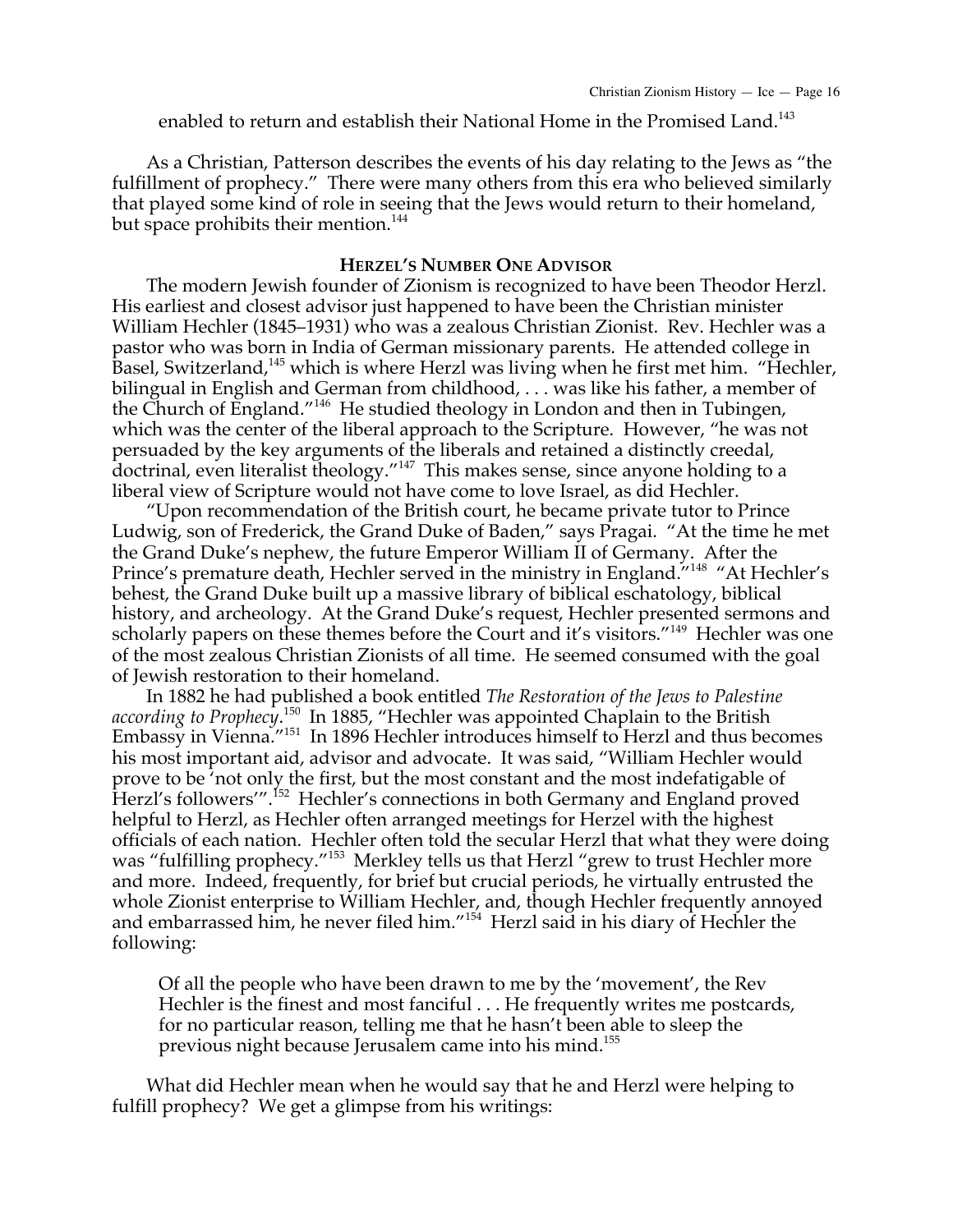Every detail of this remarkable Movement is of interest to us . . . clergy, who stand as watchmen on the spiritual walls of Zion . . .

We are now seeing the stirrings of the bones in Ezechiel's valley: oh! may we soon see the glorious outpourings of spiritual life predicted in Ezechiel 36: The religious element is, according to God's Word, to become the inspiring force, and, I think I can see that it is the religious faith in Zionism, which is now already influencing the whole nation of the Jews. . . . What food for reflection to every thoughtful student of the Bible and of history!

The Jews are beginning to look forward to and believe in the glorious future of their nation when, instead of being a curse, they are once more to become a blessing to all.<sup>156</sup>

Hechler was a true friend and supporter of Herzl and was at his side when he died in 1904. Later Hechler wrote, "I was with him at the beginning of his dreams, and I was with him almost at the last moment of his earthly death.<sup>"157</sup> Christian Zionist, William Hechler continued to work hard for the cause that almost solely possessed his mind by trying to convince Gentile Christians of the worthiness of this cause. He died in 1931.

#### **BLACKSTONE AND AMERICAN CHRISTIAN ZIONISM**

No doubt, one of the most outstanding examples of a Christian Zionist is that of American William E. Blackstone (1841–1935). Blackstone was born in Adams, New York and reared in a pious Methodist home, where he became a Christian at age 11.<sup>158</sup> When he married he moved to Chicago and became a very successful businessman. Even though he was Methodist, he had become motivated by his dispensational view of Bible prophecy to work for the reestablishment of national Israel.

Blackstone, a tireless, self-taught student of Bible and theology, became very interested in what the Bible had to say about Israel. Like many Christians with similar interests, this lead to attempts to evangelize Jewish people with the gospel. He founded in 1887 the Chicago Hebrew Mission for the evangelization of the Jews. Blackstone wrote the best-selling book *Jesus Is Coming* in 1908, which sold over a million copies in three editions. "Probably no dispensational Bible teacher of his time had a larger popular audience."159 Concerning the restoration of the Jews to their homeland, Blackstone said in his book:

But, perhaps, you say: "I don't believe the Israelites are to be restored to Canaan, and Jerusalem rebuilt."

Dear reader! have you read the declarations of God's word about it? Surely northing is more plainly stated in the Scriptures.<sup>160</sup>

He then proceeds to list almost 14 pages of virtually nothing but Scriptural citations supporting his belief. Then he concludes:

We might fill a book with comments upon how Israel shall be restored, but all we have desired to do was to show that it is an incontrovertible fact of prophecy, and that it is intimately connected with our Lord's appearing, and this we trust will have satisfactorily accomplished.<sup>161</sup>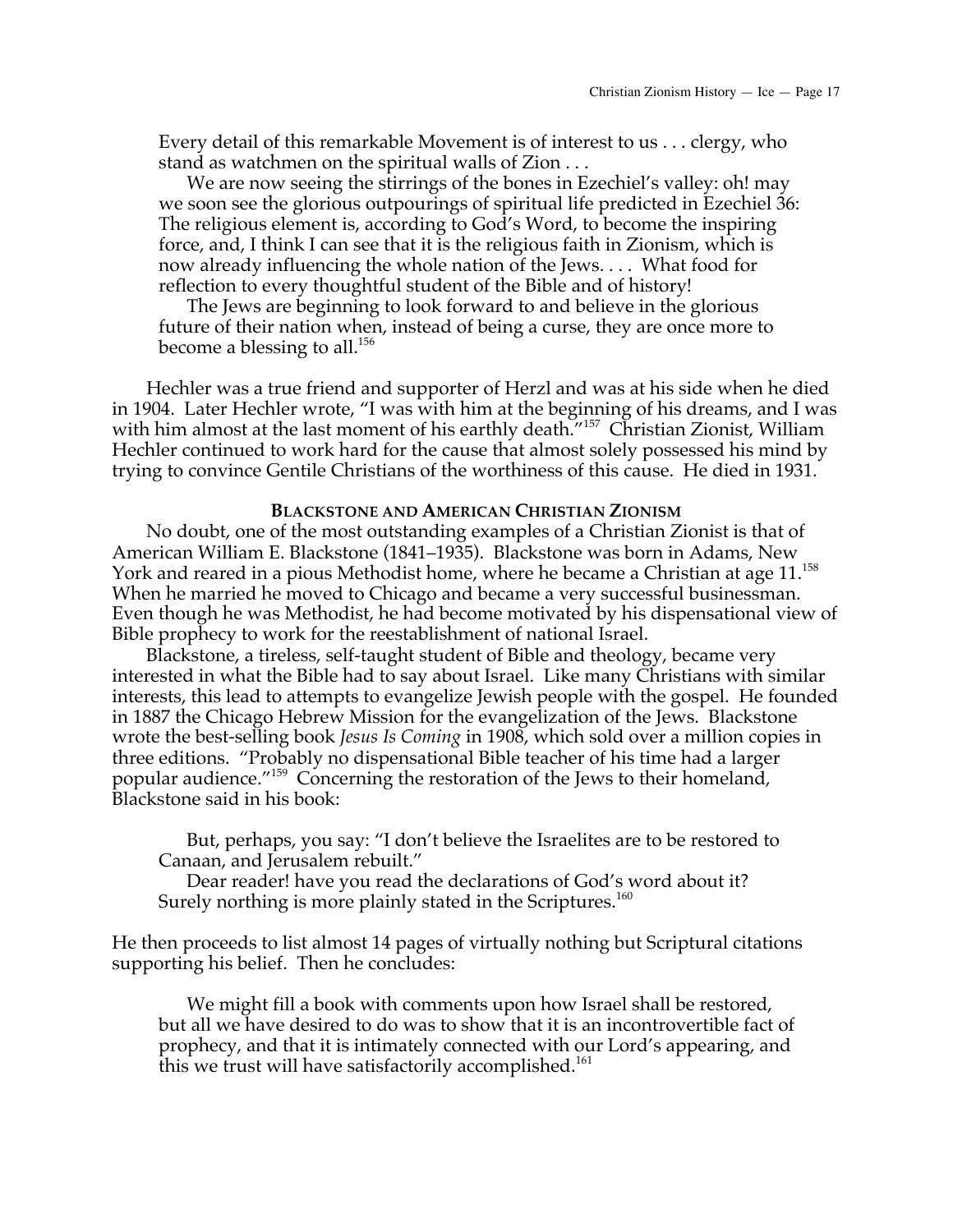Even though widely known throughout evangelicalism for a number of things, he is best known for his tireless work on behalf of reestablishing the Jewish nation in Israel. Timothy Weber says of Blackstone and dispensationalism the following:

Most dispensationalists were satisfied to be mere observers of the Zionist movement. They watched and analyzed it. They spoke out in favor of it. But seldom did they become politically involved to promote its goals. There is one exception to the general pattern, however, in the person of William E. Blackstone, one of the most popular dispensational writers of his time.<sup>162</sup>

By 1891, Blackstone the activist had obtained the signatures of 413 prominent Americans and sent this document to President Benjamin Harrison advocating the resettlement of persecuted Jews in Russia to a new homeland in what was then called Palestine.<sup>163</sup> Part of the petition read as follows:

Why not give Palestine back to them again? According to God's distribution of nation it is their home—an inalienable possession from which they were expelled by force. Under their cultivation it was a remarkably fruitful land, sustaining millions of Israelites, who industriously tilled its hillsides and valleys. They were agriculturists and producers as well as a nation of great commercial importance—the center of civilization and religion. . . .

We believe this is an appropriate time for all nations, and especially the Christian nations of Europe, to show kindness to Israel. A million of exiles, by their terrible suffering are piteously appealing to our sympathy, justice, and humanity. Let us now restore to them the land of which they were so cruelly despoiled by our Roman ancestors.<sup>164</sup>

Ehle had the following to say about the signers:

Among the 413 signers listed by their cities—Chicago, Boston, New York, Philadelphia, Baltimore, and Washington—were the opinion makers of the day: the editors and/or publishers of the leading newspapers and religious periodicals (at least ninety-three newspapers in all), the mayors of Chicago, Boston, New York, Philadelphia, and Baltimore, as well as other officials, leading churchmen and rabbis, outstanding businessmen, and in Washington, Speaker of the House of Representatives, T. B. Reed, Chairman of the House Committee on Foreign Affairs, Robert R. Hitt, and William McKinley, of Ohio, who later became president.<sup>165</sup>

Even though it accomplished little politically, Blackstone's petition was said to have had a galvanizing impact upon Americans as a whole. The petition received widespread coverage in newspapers and generated a great amount of discussion and acceptance. It sparked great interest among the Jews as a whole.<sup>166</sup>

Blackstone later made a similar appeal to President Woodrow Wilson, a Presbyterian minister's son who became a Christian Zionist, which influenced his acceptance of the Balfour Declaration of 1917.<sup>167</sup> It is not surprising that there is today a forest in Israel named the "Blackstone Forest" in his honor. Neither should it be surprising to learn that "William E. Blackstone, once dubbed the 'father of Zionism' for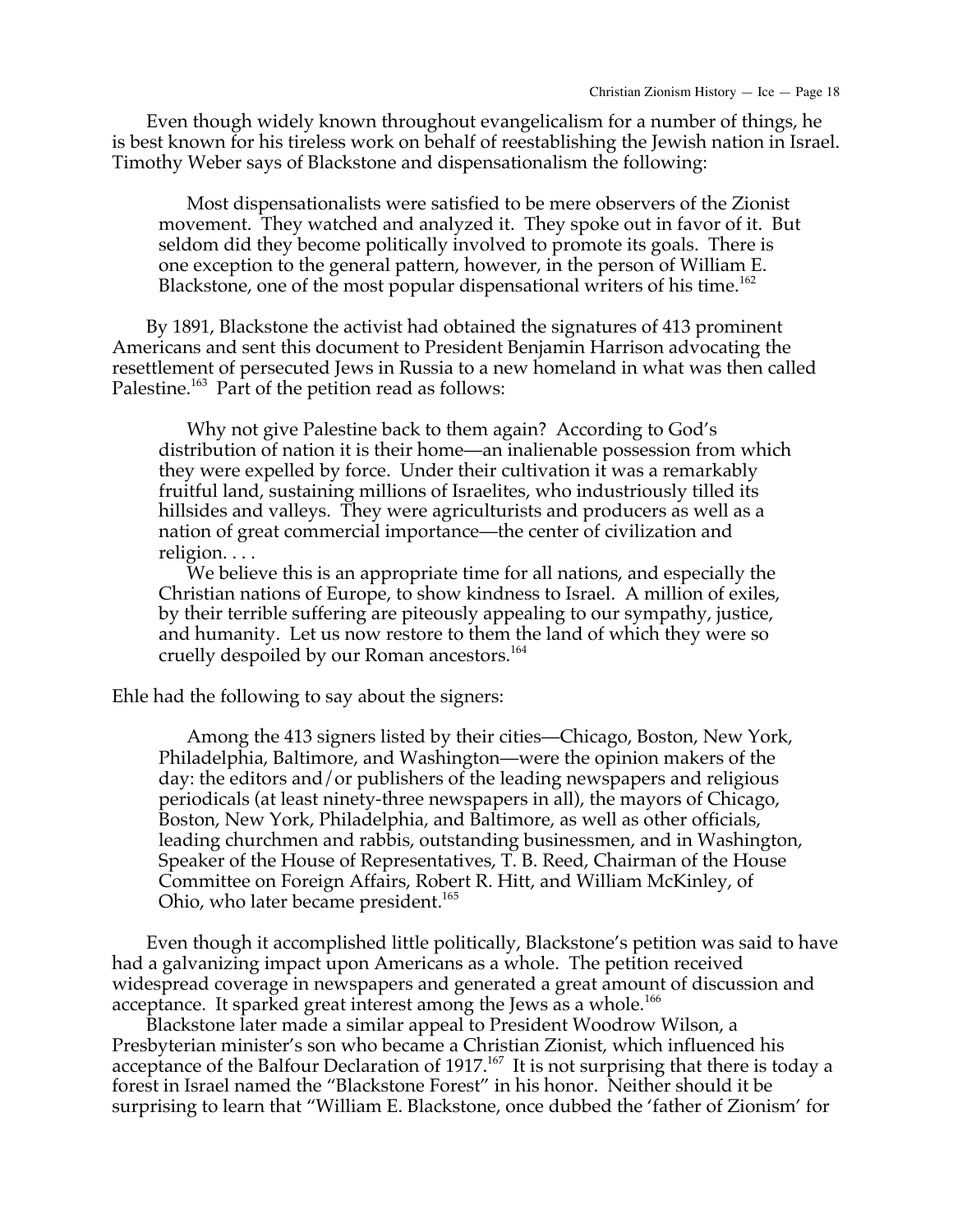his political activities on behalf of the Jews."<sup>168</sup> Like Hechler, Blackstone spent the rest of his life working for his beloved cause until his death in 1935. While he was trilled with the developments of the Balfour Declaration and the British Mandate after World War I, he basically died disappointed that Israel had not yet become a nation. However, that would indeed take place 13 years later.

### **HARRY TRUMAN AND RECOGNITION OF ISRAEL**

President Harry S. Truman (1884–1972) grew up in Missouri in a devout Christian home. When Harry was born his parents were attended a Southern Baptist church which both sets of grandparents help establish in Grandview. "His father, John Anderson Truman was also a strong Baptist. Both his father and mother, Martha, raised him in the conventional Baptist tradition."<sup>169</sup> However, when Harry was six they moved to Independence and they attended the First Presbyterian church at Lexington and Pleasant every Sunday until Harry was 16. When Harry turned 18 and moved to Kansas City, he joined the Baptist church by baptism and remained a Southern Baptist the rest of his life. Truman said, "I'm a Baptist because I think that sect gives the common man the shortest and most direct approach to God."<sup>170</sup>

While growing up, Truman read the Bible through twice by age 12 and two more times by the age of 14. "From Sunday School and his own reading of the Bible, he knew many Biblical passages by heart and could quote many Bible verses at random."<sup>171</sup> Young Harry was an avid reader and remained so throughout his entire life. The Truman family owned a set of *Great Men and Famous Women*, edited by Charles Francis Horne. "According to Truman's daughter, Margaret, the book Truman preferred most after Horne's biographies was the Bible. There is even an indication that Truman considered entering the ministry for a time."172 Every indication reveals that Harry and his sister Mary were very active in the church throughout their late teens and early 20s.

What about Truman's Christian beliefs? "Truman had little interest in theological issues, although he had an almost fundamentalist reverence for the Bible."<sup>173</sup> Blending Truman's great interest in history and the Bible, he once stated the following about the United States:

Divine Providence has played a great part in our history. I have the feeling that God has created us and brought us to our present position of power and strength for some great purpose.

It is not given to us to know fully what that purpose is, but I think we may be sure of one thing, and that is that our country is intended to do all it can, in cooperating with other nations to help created peace and preserve peace in the world. It is given to defend the spiritual values—the moral code—against the vast forces of evil that seek to destroy them.<sup>174</sup>

"While premillennial eschatology dominated the Southern Baptist denomination, the church into which Truman was born and to which he returned when he was eighteen," observes Saddington, "Truman never expressed his acceptance of premillennialism. It is even doubtful that he ever adequately understood it."<sup>175</sup> Truman's Christian focus was on the ethics of everyday living and tended to shy away from theological systems. Truman's Christian Zionism was a combination of his attraction to the people of the Bible (the Jews) that grew out of his familiarity of biblical details with humanitarian concern for a persecuted people. "The stories of the Bible," said Truman, "were to me stories about real people, and I felt I knew some of them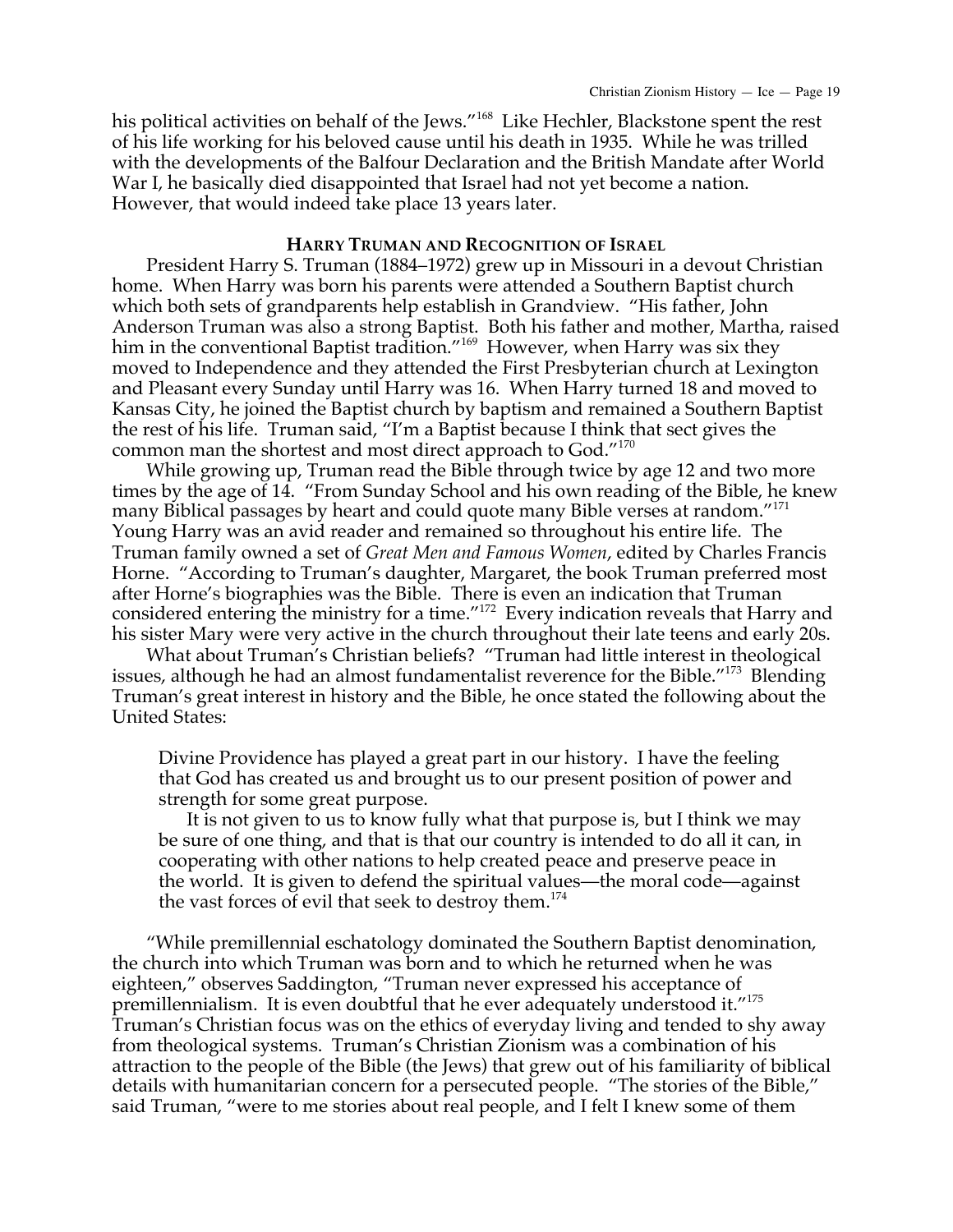better than *actual* people I knew."176 His Christian Zionist beliefs were well developed and deeply rooted long before he became President of the United States. Presidential Counsel Clark Clifford described Truman's

own reading of ancient history and the Bible made him a supporter of the idea of a Jewish homeland in Palestine, even when others who were sympathetic to the plight of the Jews were talking of sending them to places like Brazil. He did not need to be convinced by Zionists. . . . All in all, he believed that the surviving Jews deserved some place that was historically their own. I remember him talking once about the problem of repatriating displaced persons. "Every one else who's been dragged away from his country has someplace to get back to," he said. "But the Jews have no place to go. $^{\prime\prime}$ <sup>177</sup>

Truman's Christian Zionism came into play during two of the greatest decisions that he would have to make during his Presidency: First, how should the U. S. vote on the partition of Israel, which would result in the creation of the new Jewish state, during the United Nations vote in late November of 1947? Second, should the U. S. diplomatically recognize the newly formed nation when David Ben-Gurion declared the birth of Israel on May 14, 1948?

On both issues, virtually all of Truman's personal advisors, the State Department and the military establishment were opposed to him. Saddington notes:

Truman's most trusted foreign policy advisers, almost to a man, were deadset against the establishment of a Jewish state in Palestine. The president faced the formidable front of General Marshall, Under Secretary of State Robert Lovett, Secretary of the Navy James Forrestal, Policy Planning Staff's George Kennan, State Department Counsel Charles Bohlen, and Marshall's successor as secretary, Dean Acheson. Loy Henderson, director of NEA, who arrived at the State Department just three days after FDR's death, also opposed the Zionist aims. William Yale, also at the State Department, said that the creation of a Jewish state in Palestine would be "a major blunder in statesmanship." When Secretary Forrestal reminded the president of the critical need for Saudi Arabian oil in the event of war, Truman said he would handle the situation in light of justice, not oil.<sup>178</sup>

Truman dealt with both issues by applying his "the buck stops here" approach with tough, responsible decisions. "Truman instructed the American delegate at the U. N., Herschel Johnson, to announce U. S.'s endorsement of the UNSCOP partition plan on 11 October 1947."179 Then, seventeen minutes after David Ben-Gurion's declaration of the new state of Israel, a cable was sent to Israel and a message went to the press from the White House announcing the following:

This government has been informed that a Jewish State has been proclaimed in Palestine, and recognition has been requested by the provisional government thereof.

The United States recognizes the provisional government as the *de facto* authority of the new State of Israel.<sup>180</sup>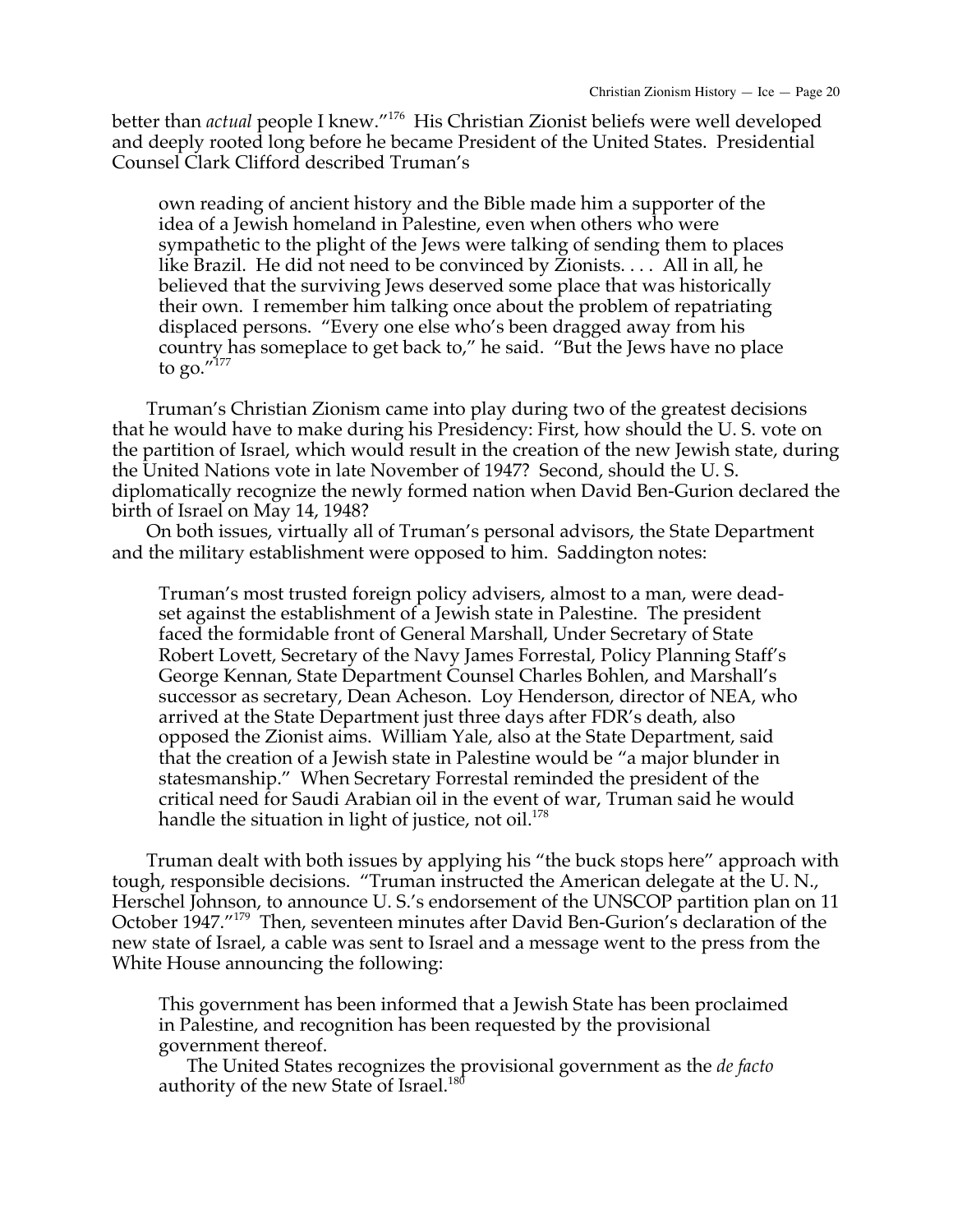Clark Clifford said of President Truman's decisions to favor Israel the following observation:

As a student of the Bible, he believed in the historic justification for a Jewish homeland, and it was a conviction with him that the Balfour Declaration of 1917 constituted a solemn promise that fulfilled the age-old hope and dream of the Jewish people.<sup>181</sup>

After his presidency, his longtime Jewish friend Eddie Jacobson introduced Truman to a group of professors by saying, "'This is the man who helped create the state of Israel,' but Truman corrected him: 'What do you mean "helped to create"? I am Cyrus. I am Cyrus.'"<sup>182</sup> Truman was comparing himself to Cyrus in the Old Testament who enabled the Jews to return to their land in the sixth century B.C. from their 70-year captivity. Perhaps his response indicates that Truman had indeed found the main reason as to why God's providence placed him into the Presidency at the time in which he arrived. In fact, many who have sifted through the data believe that had Franklin Roosevelt remained President, he would not have made the same decisions as those made by the cussing Baptist from Missouri.<sup>183</sup> It appears to my biblically informed, evangelical mind that God raised-up Harry S. Truman and put him in the White House for the purpose of providing a key human agent through whom He used, as He did Cyrus centuries ago, to restore Israel to her land.

### **CONCLUSION**

God has greatly used many Gentile Christians during the last few hundred years that have prepared the way for Israel's return to their land. God will continue to use believers in the future who believe His prophecies about a national future for His people Israel. Yet, today there are a growing number of voices saying that we are dangerous, heretical, and our influence should be resisted.<sup>184</sup> "The danger isn't going away," declares Gershom Gorenberg. "Not as long as people think they know what God has to do next and where He has to do it, and are terribly impatient for Him to begin."185 After suggesting elsewhere in his book that dispensational, Christian Zionists could set into motion a self-fulfilling prophecy,<sup>186</sup> Timothy Weber oddly concludes the opposite when he says:

Since the end of the Six-Day War, then, dispensationalists have increasingly moved from observers to participant-observers. They have acted consistently with their convictions about the coming last days in ways that make their prophecies appear to be self-fulfilling. It would be too easy—and completely unwarranted—to conclude that American prophecy believers are responsible for the mess the world is in, that their beliefs have produced the current quagmire in the Middle East. Given the history of the region, the long-standing ethnic and religious hatreds there, and the attempt of many nations, both Western and Arab, to carry out their own purposes in the Holy Land, it is easy to imagine the current impasse even if John Nelson Darby and his views had never existed.<sup>187</sup>

With such a conclusion I have to ask, "Why the fear-mongering?"

As demonstrated in this essay, Christian Zionists have not always had it easy. Nevertheless, like those who have gone before us, we will stand on biblical conviction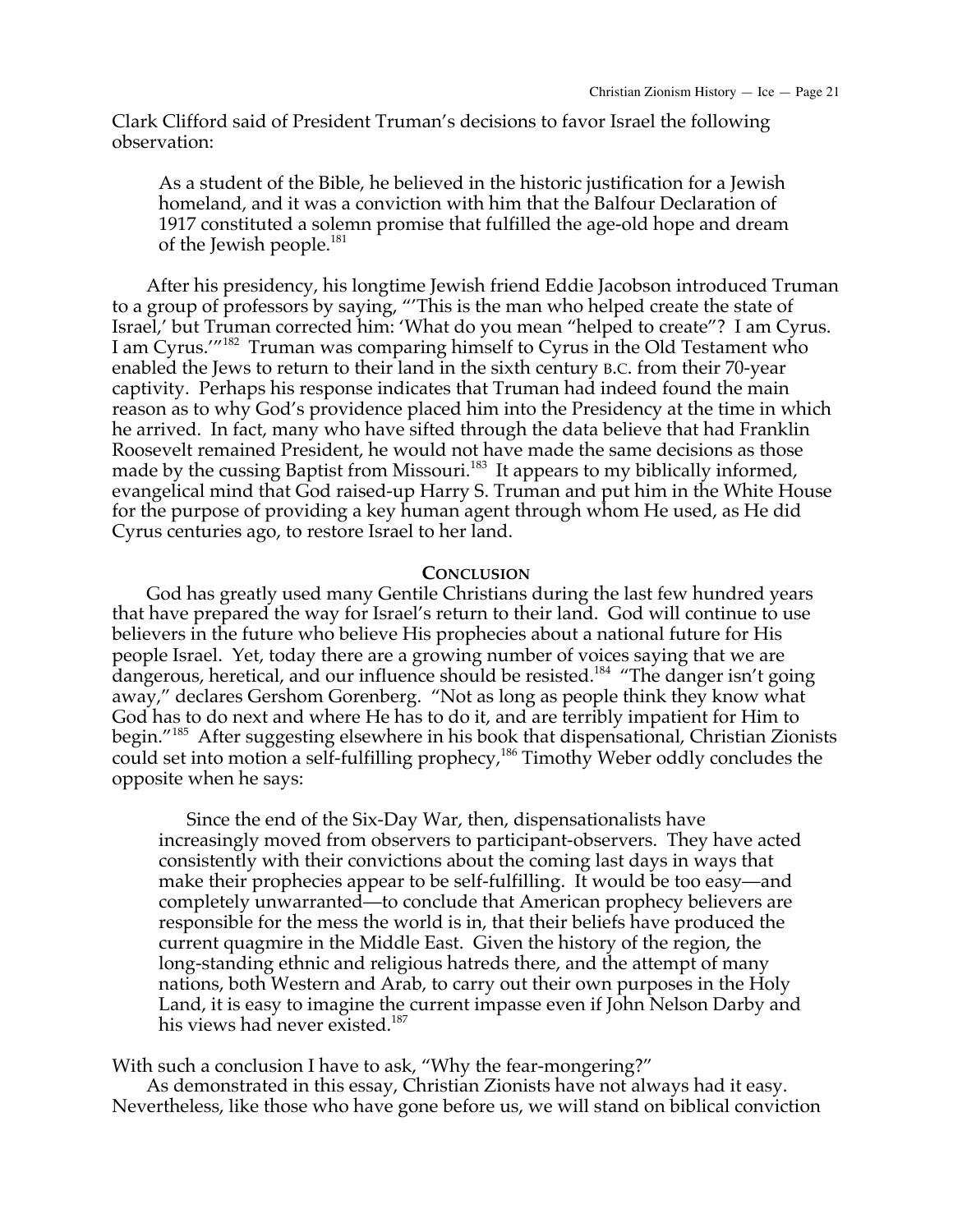as we constantly watch for the further outworking of God's historical plan, revolving around His people Israel and His any-moment return. Maranatha!

### **ENDNOTES**

<sup>4</sup> "Major US Christian Denomination Backs Divestment From Israel," Arutz Sheva, Israel National News.com, July 16, 2004. Internet edition.

<sup>5</sup> Donald E. Wagner, *Anxious for Armageddon: A Call to Partnership for Middle Eastern and Western Christians* (Scottsdale, PA: Herald Press, 1995). Grace Halsell, *Forcing God's Hand: Why Millions Pray for a Quick Rapture—and Destruction of Planet Earth* (Washington, DC: Crossroads International Publishing, 1999). Stephen R. Sizer, "Dispensational Approaches to the Land," in *The Land of Promise: Biblical, Theological and Contemporary Perspectives*, ed. Philip Johnston & Peter Walker (Downers Grove, IL: InterVarsity Press, 2000). Stephen R. Sizer, *Christian Zionists: On the Road to Armageddon* (Colorado Springs, CO: Presence

Ministries International, 2004).<br><sup>6</sup> Irenaeus, Against Heresies: Book V, Chapter 30, Paragraph 4.

<sup>7</sup> Carl F. Ehle, Jr., "Prolegomena to Christian Zionism in America: The Views of Increase Mather and William E. Blackstone Concerning the Doctrine of the Restoration of Israel," Ph.D. Dissertation at New York University, 1977, p. 31.<br><sup>8</sup> R. Kendall Soulen, *The God of Israel and Christian Theology* (Minneapolis: Fortress Press, 1996), p. 35.

<sup>9</sup> Peter Richardson, *Israel In The Apostolic Church* (Cambridge: At The University Press, 1969), p. 2. Richardson contends: "In spite of the many attributes, characteristics, prerogatives of the latter which are applied to the former, the Church is not called Israel in the NT. The continuity between Israel and the Church is partial, and the discontinuity between Israel B.C. and its continuation A.D. is partial," p. 7. <sup>10</sup> Soulen, God of Israel, p. 50. Soulen adds: "In addition to narrowing the thematic focus of the Hebrew Scriptures to the problem of sin and redemption, the standard model also foreshortens the Hebrew Scriptures into a temporal sense. As perceived through the lens of the standard model, the Hebrew Scriptures do not relate a story that extends indefinitely into the future," p. 53.

<sup>11</sup> Jeffrey S. Siker, Disinheriting The Jews: Abraham in Early Christian Controversy (Louisville, KY: Westminster/John Knox Press, 1991), p. 194.<br><sup>12</sup> Ehle, "Prolegomena," p. 32.

<sup>13</sup> Robert E. Lerner, "Millennialism," in John J. Collins, Bernard McGinn, and Stephen J. Stein, editors, *The Encyclopedia of Apocalypticism*, 3 Vols. (New York: Continuum, 2000), Vol. 2, p. 356.

<sup>14</sup> Marjorie Reeves, *The Influence of Prophecy in the Later Middle Ages* (London: Oxford University Press, *1969*), p. 14.

<sup>15</sup> Reeves, *Influence of Prophecy*, p. 6, f.n. 2.<br><sup>16</sup> Reeves, *Influence of Prophecy*, p. 382.<br><sup>17</sup> Reeves, *Influence of Prophecy*, p. 304.<br><sup>18</sup> Ehle, "Prolegomena," pp. 41–42.<br><sup>19</sup> Lerner, "Millennialism," p. 353.

- 
- 

<sup>20</sup> Daniel Gruber, *The Church and The Jews: The Biblical Relationship* (Springfield, MO: General Council of the Assemblies of God, 1991), pp.301–02.

<sup>21</sup> Gruber, *The Church and The Jews*, p. 302.

<sup>22</sup> Gruber, *The Church and The Jews*, p. 302.

<sup>23</sup> Gruber, *The Church and The Jews*, p. 302.

<sup>24</sup> Crawford Gribben, *The Puritan Millennium: Literature & Theology*, 1550–1682 (Dublin: Four Courts Press, 2000), pp. 39–40.

 $25$  James A. Saddington, "Prophecy and Politics: A History of Christian Zionism in the Anglo–American Experience, 1800–1948," PhD Dissertation at Bowling Green State University, 1996, p. 32.

<sup>26</sup> Gruber, *The Church and The Jews*, p. 299.

 <sup>1</sup> Jane Lampman, "Mixing prophecy and politics," *Christian Science Monitor* (July 7, 2004), Internet edition accessed July 14, 2004.

<sup>2</sup> Timothy P. Weber, *On The Road to Armageddon: How Evangelical Became Israel's Best Friend* (Grand Rapids: Baker Academic, 2004).<br><sup>3</sup> Weber, Armageddon, pp. 249–68.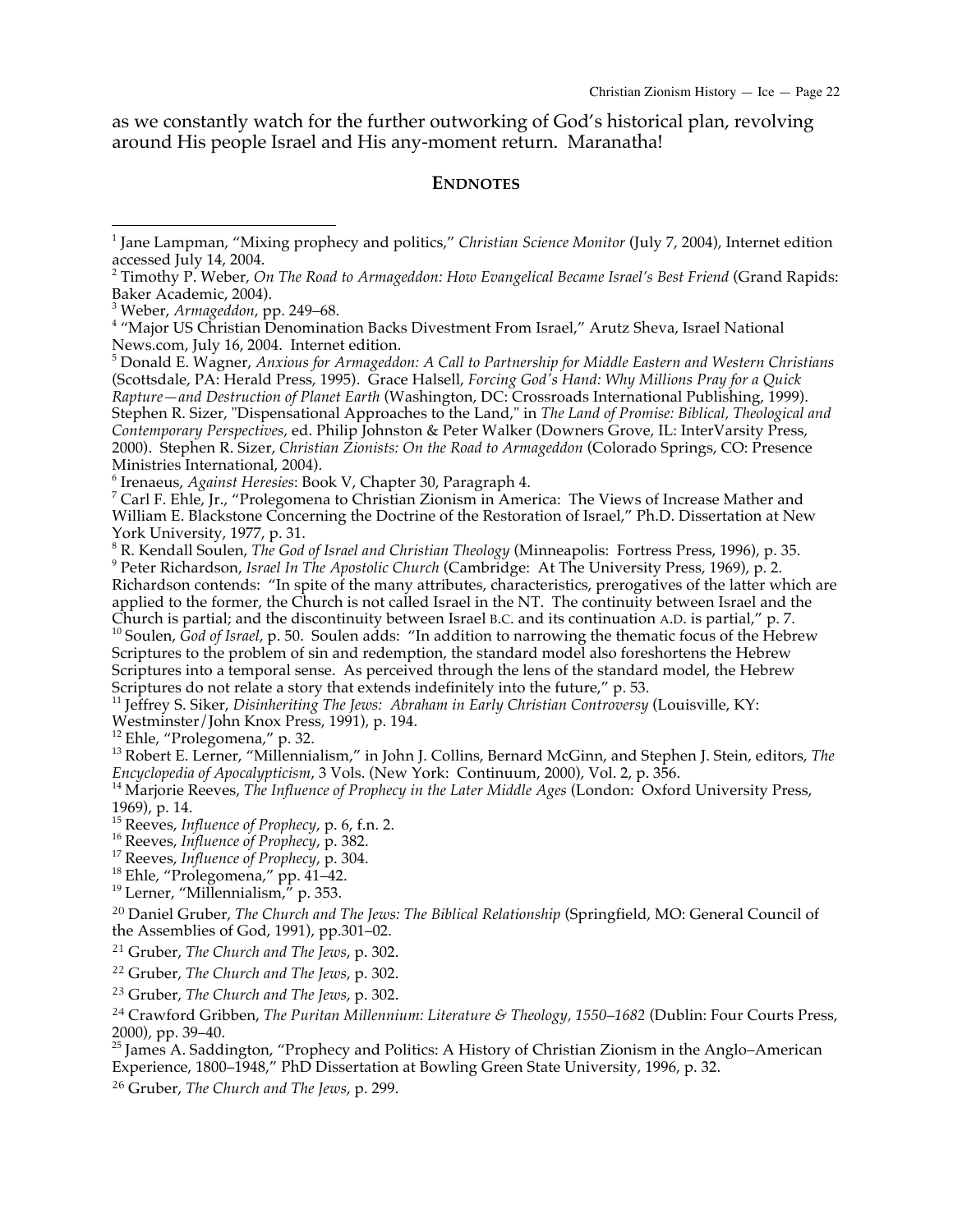- 
- <sup>27</sup> Gruber, *The Church and The Jews, p.* 300.<br><sup>28</sup> Barbara W. Tuchman, *Bible and Sword: England and Palestine from the Bronze Age to Balfour (New York:* Ballatine Press, 1956), p. 93.
- <sup>29</sup> Michael J. Pragai, *Faith and Fulfillment: Christians and the Return to the Promised Land* (London: Vallentine, Mitchell, 1985), p. 10
- <sup>30</sup> See Douglas J. Culver, *Albion and Ariel: British Puritanism and the Birth of Political Zionism* (New York: Peter Lang, 1995), pp. 51–70.
- 

 $\overline{a}$ 

- 
- 
- 
- 
- 
- <sup>31</sup> Culver, *Albion and Ariel*, p. 60.<br><sup>32</sup> Tuchman, *Bible and Sword*, p. 122.<br><sup>33</sup> Tuchman, *Bible and Sword*, p. 125.<br><sup>35</sup> Culver, *Albion and Ariel*, p. 73.<br><sup>35</sup> Culver, *Albion and Ariel*, p. 73.<br><sup>36</sup> Culver, *Albion* MD: University Press of America, 1984), p. 7
- 

<sup>38</sup> Culver, *Albion and Ariel*, pp. 75–78; Ehle, "Prolegomena," p. 49.<br><sup>39</sup> Peter Toon, "The Latter-Day Glory," in Toon, editor, *Puritans, the Millennium and the Future of Israel:*<br>*Puritan Eschatology 1600 to 1660* (Cam

*Puritan Eschatology 1600 to 1660* (Cambridge: James Clarke & Co., 1970), p. 30. <sup>40</sup> Malcolm Hedding, "Christian Zionism," essay on the website of the International Christian Embassy Jerusalem, February 18, 2001, p. 4.

<sup>41</sup> Gribben, *Puritan Millennium*, p. 43.<br><sup>42</sup> Culver, *Albion and Ariel*, pp. 79–82; Ehle, "Prolegomena," pp. 53–56; enlarged second edition in 1632, Gribben, *Puritan Millennium*, p. 43. <sup>43</sup> Robert G. Clouse, "The Rebirth of Millenarianism," in Toon, *Puritans*, p. 56.

- 
- 
- 
- 
- 
- 
- 
- 

<sup>44</sup> Gribben, *Puritan Millennium, p. 46–47.*<br><sup>45</sup> Culver, *Albion and Ariel*, pp. 89–93; Ehle, "Prolegomena," pp. 51–52.<br><sup>46</sup> Culver, *Albion and Ariel*, p. 94.<br><sup>47</sup> Cited in Culver, *Albion and Ariel*, p. 93.<br><sup>47</sup> Cited development of Restorationism in *Albion and Ariel*. Tuchman's *Bible and Sword* also provides deep insight into this movement.

<sup>56</sup> Martha Lou Farmer, "They Believed the Scriptures–The Story of Christian Zionism," Bridges For Peace website, May 21, 2004, p. 2; see also Ehle, "Prolegomena," p. 79.

<sup>57</sup> Iain Murray, *The Puritan Hope: Revival and the Interpretation of Prophecy* (Edinburgh: Banner of Truth, 1971), p. 42.<br><sup>58</sup> Toon, "Conclusion," in Toon, *Puritans*, p. 126.

- 
- 
- <sup>59</sup> Hedding, "Christian Zionism," p. 4.<br><sup>60</sup> Grace Halsell, *Prophecy and Politics: Militant Evangelists on the Road to Nuclear War (Westport, CT:*
- Lawrence Hill & Company, 1986), p. 135.<br><sup>61</sup> Pragai, Faith and Fulfillment, p. 15.
- 
- <sup>62</sup> Saddington, "Prophecy and Politics," p. 38.<br><sup>62</sup> Saddington, "Prophecy and Politics," p. 38.<br><sup>64</sup> Saddington, "Prophecy and Politics," p. 38.
- 
- 
- 
- 
- 
- <sup>65</sup> Gribben, *Puritan Millennium*, p. 48.<br><sup>66</sup> Saddington, "Prophecy and Politics," pp. 34–38.<br><sup>67</sup> Ehle, "Prolegomena," p. 61.<br><sup>68</sup> Ehle, "Prolegomena," p. 66; Toon, "The Latter-Day Glory," pp. 34–36.<br><sup>69</sup> Ehle, "Proleg
-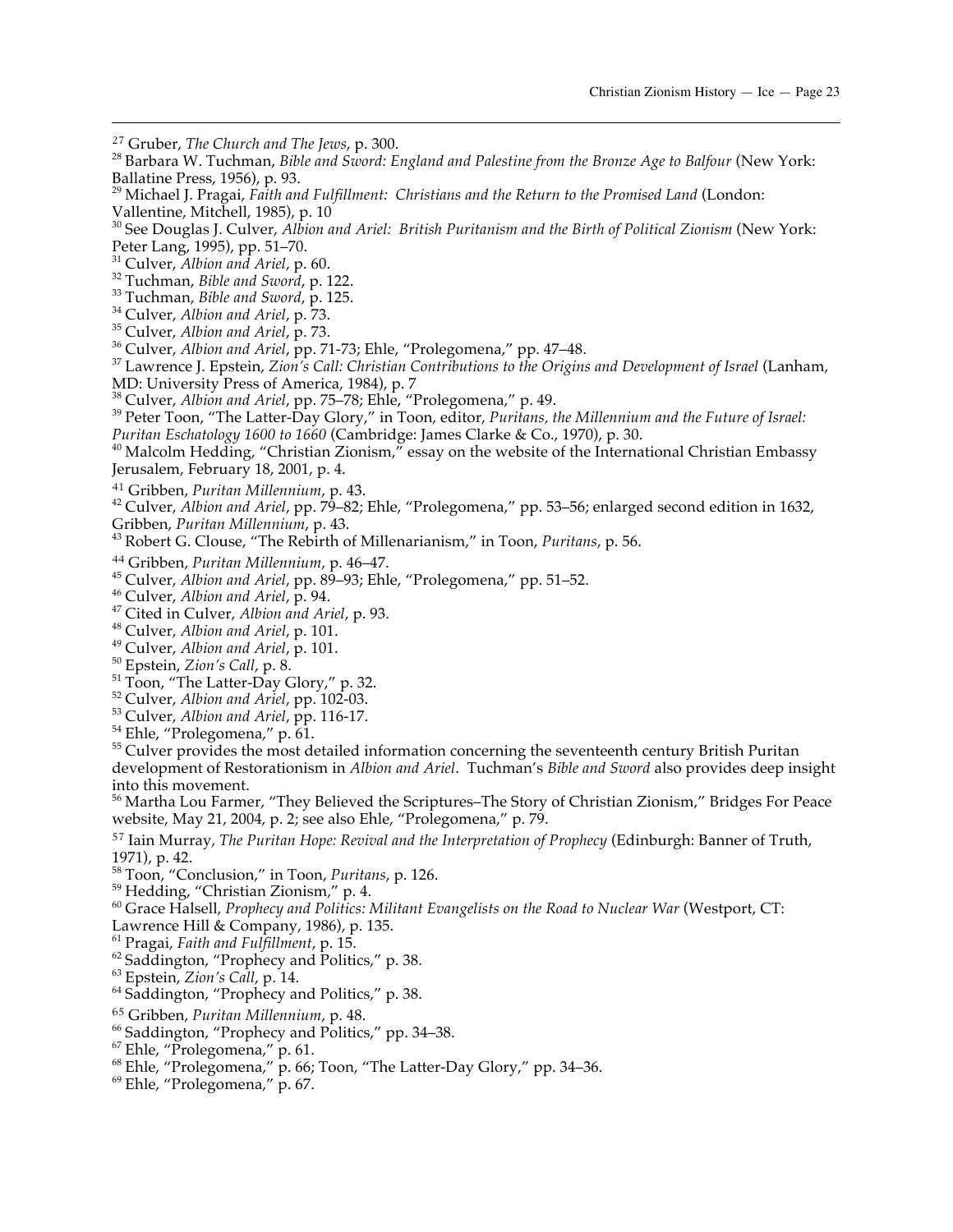- <sup>70</sup> Le Roy Froom, *The Prophetic Faith of Our Fathers: The Historical Development of Prophetic Interpretation, 4*<br>Vols. (Washington, D.C.: Review and Herald, 1950), Vol. III, pp. 60, 66.
- 
- 
- 
- 
- 
- The "Prolegomena," pp. 67, 80.<br>
The, "Prolegomena," pp. 67, 80.<br>
The, "Prolegomena," abstract.<br>
The, "Prolegomena," p. 186.<br>
The Prolegomena," p. 49.<br>
The Parmer, "They Believed," p. 4.<br>
The Parmer, "They Believed," p. 4. *Anglican Evangelicals: Protestant Secessions From The Via Media, c. 1800–1850* (New York: Oxford University
- Press, 2001), pp. 155, 157.<br><sup>77</sup> Murray, *Puritan Hope*, p. 197.
- <sup>78</sup> J. C. Ryle, *Are You Ready For The End of Time?* (Guernsey, Scotland: Guernsey Press [1867] 2001), pp. 8–
- 10.<br><sup>79</sup> Tuchman, *Bible and Sword*, p. 176.
- <sup>80</sup> Georgina Battiscombe, *Shaftesbury, a biography of the Seventh Earl: 1801–1885* (London: Constable, 1974), pp. 100-03.<br>Big Tuchman, *Bible and Canadia* (170
- 
- 
- 
- 
- 
- 
- 
- 
- 
- 
- 
- 
- 
- 
- 
- 
- 
- 
- 
- 
- 
- 
- 
- 
- 
- 
- pp. 100-03.<br>
<sup>82</sup> Tuchman, *Bible and Sword*, p. 178.<br>
<sup>82</sup> Tuchman, *Bible and Sword*, p. 202.<br>
<sup>83</sup> Tuchman, *Bible and Sword*, p. 202.<br>
<sup>83</sup> Tuchman, *Bible and Sword*, p. 178.<br>
<sup>83</sup> Tuchman, *Bible and Sword, p. 178.*<br> 236–40.<br><sup>108</sup> Isseroff, "British Support," p. 1.<br><sup>109</sup> Epstein, *Zion's Call*, p. 26.<br><sup>110</sup> Hence the title of her book, *Bible and Sword*, Tuchman said, "The origins of Britain's role in the
- 
- 
- restoration of Israel, which is the subject of the following pages, are to be found in two motives, religious and political." p. xiii.<br><sup>111</sup> For an overview of Darby's teachings on this matter see Weber, Armageddon, pp. 20–23.
- 
- 
- 
- 
- 

<sup>112</sup> See Carter, *Anglican Evangelicals*, pp. 195–248.<br><sup>113</sup> Donald E. Wagner, *Anxious for Armageddon* (Scottdale, PA: Herald Press, 1995).<br><sup>114</sup> Wagner, *Armageddon*, p. 89.<br><sup>115</sup> Wagner, *Armageddon*, p. 91.<br><sup>115</sup> Step International, 2004), p. 14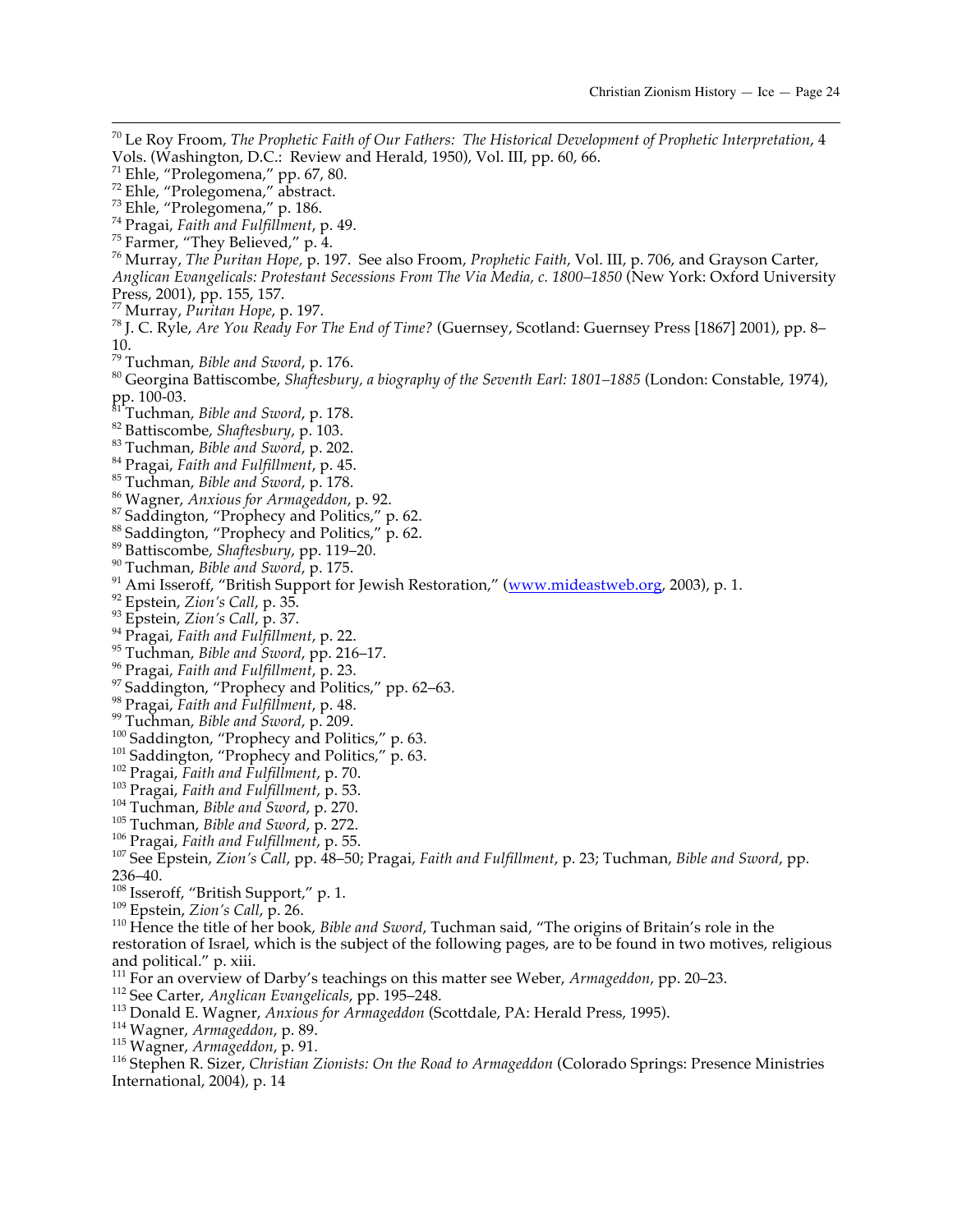- 117 Pragai, *Faith and Fulfillment*, p. 20; Epstein, *Zion's Call*, p. 39; Saddington, "Prophecy and Politics," pp.
- <sup>118</sup> Bickersteth wrote a number of books on prophecy including *The Restoration of the Jews to Their Own* Land, in Connection with Their Future Conversion and the Final Blessedness of Our Earth, 2<sup>nd</sup> edition (London:
- L. Seeley, 1841).<br><sup>119</sup> Battiscombe, *Shaftesbury*, p. 99. Carter makes the same observation, *Anglican Evangelicals*, p. 157.
- 
- 
- 
- 
- 
- 
- 
- 
- 
- <sup>119</sup> Battiscombe, *Shaftesbury*, p. 99. Carter makes the same observation, *Anglican Evangelicals*, p. 157.<br><sup>120</sup> For an account of Napoleon's Restoration efforts see Tuchman, *Bible and Sword*, pp. 147–174.<br><sup>121</sup> Epstein Longmans, Green, and Co., 1895).<br><sup>130</sup> Tuchman, *Bible and Sword*, p. 311.
- 

<sup>131</sup> Blanche E. C. Dugdale, *Arthur James Balfour: First Earl of Balfour*, 1848–1906 (New York: G. P. Putnam's Sons, 1937), p. 324.<br><sup>132</sup> Dugdale, *Balfour*, p. 325.

- 
- <sup>132</sup> Dugdale, *Balfour*, p. 325.<br><sup>133</sup> Photocopy in *Encyclopaedia Judaica*, 17 vols. (Jerusalem: Keter Publishing House, n.d.), vol. 4, p. 132.<br><sup>134</sup> Cited by Pragai, *Faith and Fulfillment*, p. 123.<br><sup>135</sup> Tuchman, *Bibl*
- 
- 
- 
- 
- 
- 
- 
- 
- 
- 

Epstein, *Zion's Call*; Paul C. Merkley, *The Politics of Christian Zionism: 1891–1948* (London, Frank Cass, 1998); Saddington, "Prophecy and Politics;" Bruce R. Crew, "A Structural Framework For British Geo-Political Perceptions Toward Land as Sacred Place: Christian Zionism and the Palestine Question, 1917– 39/ (Ph.D. Dissertation, The University of Wisconsin-Milwaukee, 1995).<br><sup>145</sup> Merkley, *Politics of Christian Zionism*, p. 11.<br><sup>146</sup> Merkley, *Politics of Christian Zionism*, p. 11.<br><sup>146</sup> Merkley, *Politics of Christian Zio* 

- 
- 
- 
- 
- 
- 
- 
- 
- 
- 
- 
- 
- 
- 
- 
- 
- 
- 
- 
-